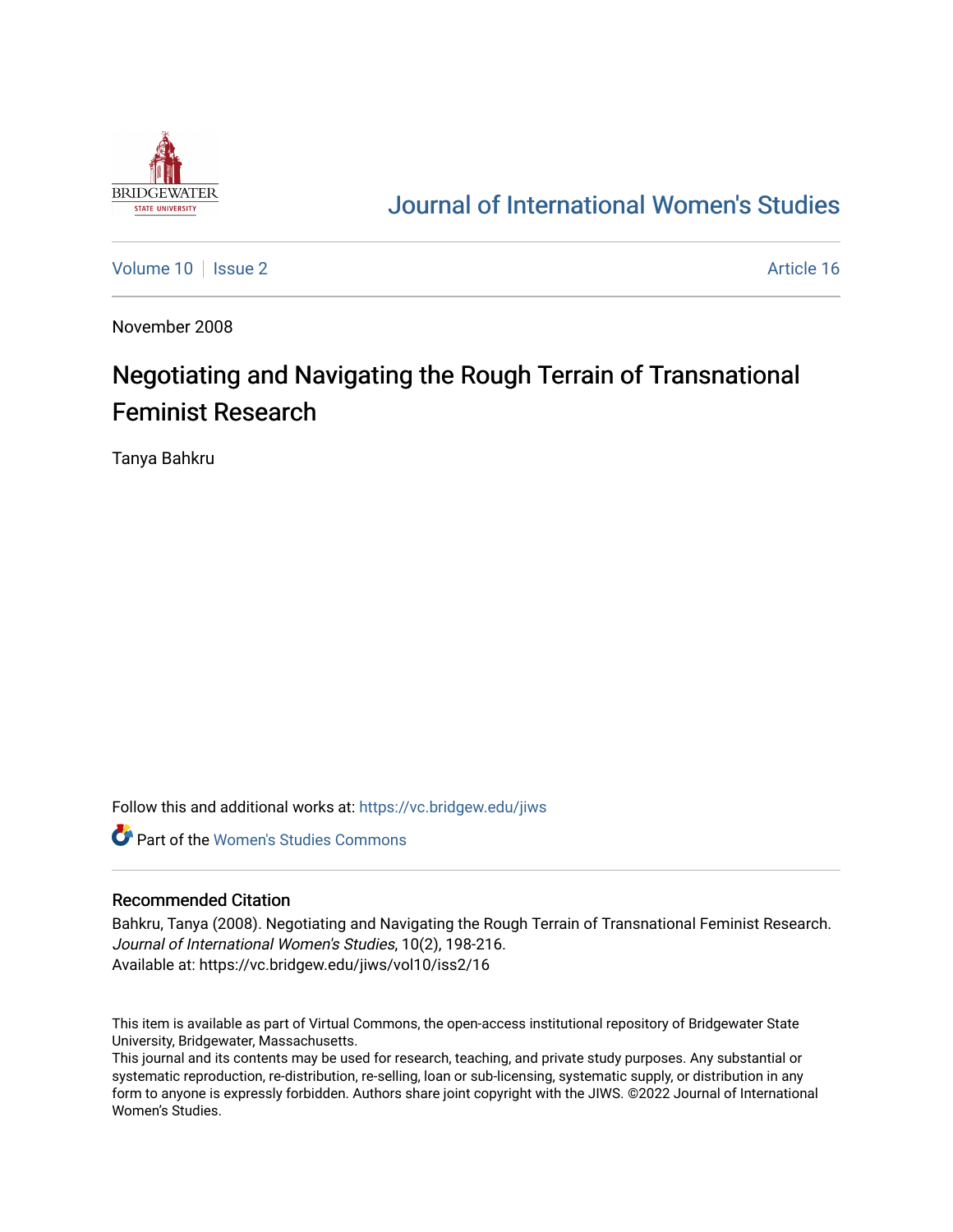## **Negotiating and Navigating the Rough Terrain of Transnational Feminist Research**

## By Tanya Bahkru<sup>1</sup>

#### **Abstract**

This article examines aspects of feminist methodology pertinent to carrying out transnational research within an era of globalization. I explore the use of self-reflexivity, engagement with conceptualizations of insider/outsider, and the employment of feminist critiques of notions of objectivity within the research process as feminist methodological tools relevant to transnational feminist research. I argue that in an age of globalization, such methodological frameworks and tools are necessary in research committed to feminist contestations of globalization in that the nature of transnational research sustains an ever dynamic and shifting landscape of personal, political, and geographical relationships. This article draws upon my experiences carrying out transnational research in Ireland and the United States for my PhD dissertation between 2003 and 2007.

*Keywords:* transnational research, transnational feminism, feminist methodology

#### **Introduction**

Pursuing feminist research transnationally is rife with subtle and complex contradictions that play out in terms of shifting notions of identity and power dynamics between researcher and researched. Indeed, one of feminism's greatest contributions to the academy has been its serious critique of research methods and methodology. Feminist challenges to mainstream paradigms and discourses have contributed a significant critical voice to our understandings of the role of research, its formation, and its implementation. Changes have occurred on many levels including the theorization, conceptualization, and dissemination of knowledge and have influenced the ways in which knowledge is constituted and embodied (DeVault, 1999; Byrne and Lentin, 2000). In this article I will discuss several significant aspects of feminist methodology pertinent to carrying out transnational research within an era of globalization based on my own research experience.

Kum-Kum Bhavnani, in her work *Interconnections and Configurations: Toward a Global Feminist Ethnography,* asks if, "feminism can ever be more than a critique" (2007, p. 639). She argues that feminist research, and ethnographies in particular, focus attention on axes of inequality as "contours of difference" and present the opportunity to locate where "continuities and discontinuities in women's lives might speak to each other" (2007, p. 640). It is with such an intention that my own research project was conceived. Transnational feminist research methodology is in the making and reflected in it I found my own desire to be apart of an international movement for justice. The nature of globalization informs transnational feminist research and offers a chance to observe

<sup>&</sup>lt;sup>1</sup> Tanya Bakhru received her PhD in Women's Studies from University College Dublin in Ireland under the supervision of Ailbhe Smyth. In fall 2008 Tanya joined the faculty of the Social Science Department and Women's Studies Program at San Jose State University as an assistant professor. Contact info: Dr. Tanya Bakhru, Assistant Professor Department of Social Science; Women's Studies Program San Jose State University One Washington Square San Jose, Ca. 95192-0121. tanya.bakhru@sjsu.edu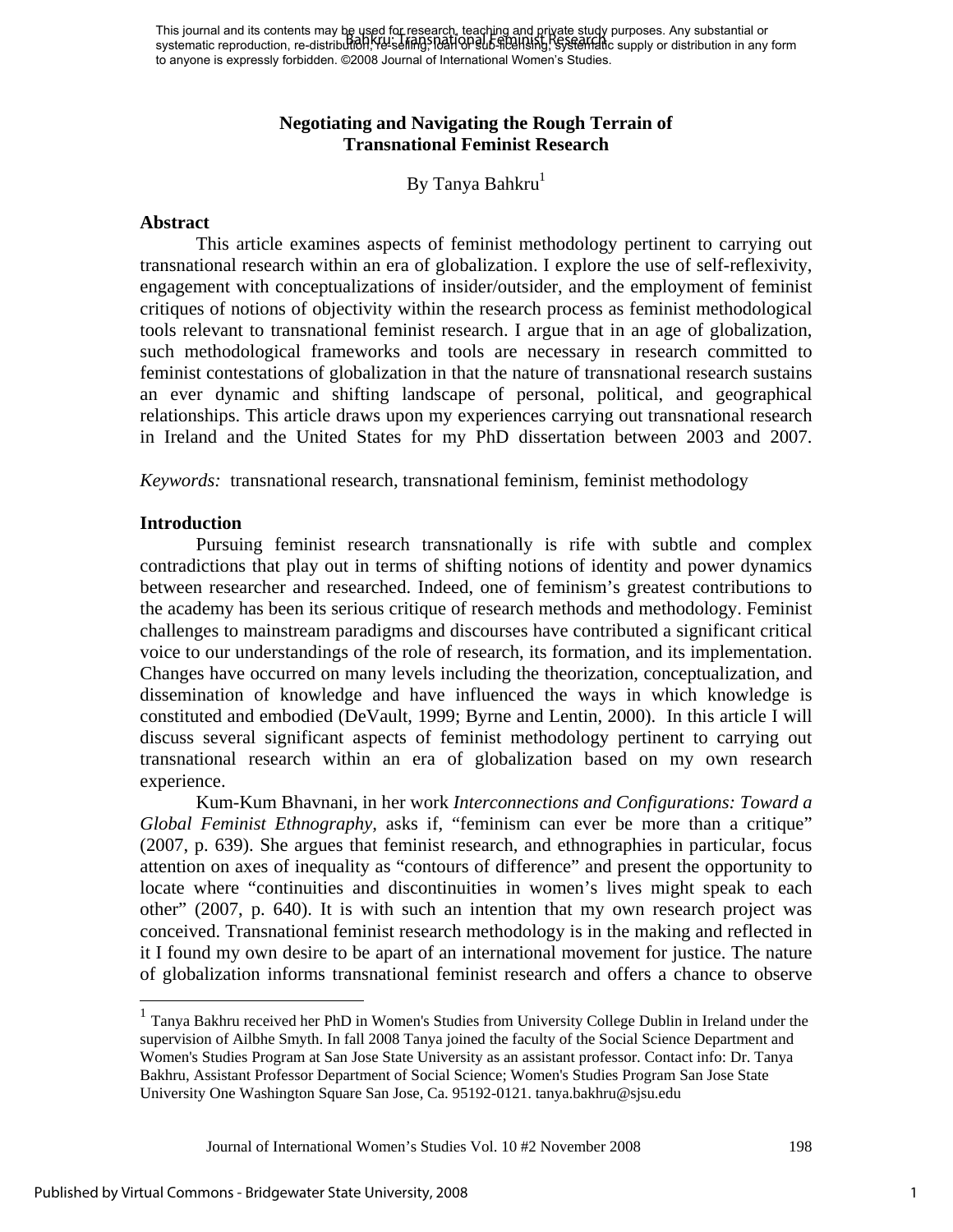and engage in multi-sited, shifting, and often contradictory relationships with the researcher's geographical environment, research participants, and with one's own identity throughout the course of the research project. Transnational feminist research acknowledges the simultaneously constituting relationships between the local and global, employs tools of constant contextualization and historicization, and challenges hegemonic views of global capitalism (Mies, 2007; Bhavnani, 2007). As Kim (2007) states,

"...feminist research from 'trans' perspectives focuses on making linkages across social relations and places on multiple scales... They shift the analytical focus away from issues of representation, reflexivity, and positionality embedded in texts and move toward comparing localizing places and relations that are simultaneously affected by the same global processes" (p. 115)

In this way, through the use of self-reflexivity within the research process as a feminist methodological tool, exploring notions of insider/outsider, and engaging in feminist critiques of notions of objectivity, employing a transnational feminist framework to my endeavors solidified my commitment as feminist researcher to not only social analysis, but also to contribute to social transformation. In this article, I argue that in an age of globalization, such methodological frameworks and tools are necessary in carrying out research committed to feminist contestations of globalization in that the nature of transnational research sustains an ever dynamic and shifting landscape of personal, political, and geographical relationships.

## **Method**

 Recently I completed my PhD dissertation project entitled "Globalization and Reproductive Health: A Cross-Cultural Study" at University College Dublin, in Ireland. The study took place between 2003 and 2007 in both Ireland and the United States. My research project sought to first, examine how NGO project administrators negotiate cultural and economic discrepancies between external international influences (such as umbrella organizations or international agreements) on their NGO and their own local project beneficiaries; and second, to make connections between the culturally specific circumstances of NGOs located in different countries and the ways in which notions of choice and autonomy are constructed with regard to reproductive health within a globalized context. While these two research goals were the focal points of my overall research, I had a deeper motivation to make a connection visible between the ways in which economic, cultural, and political relationships between globalization and reproductive health NGOs were developed, and how these connections strengthen transnational feminist networking in the field of women's reproductive health and rights.

Initially, I conceived this research project as spanning three countries, India, Ireland, and the United States. My interest in India and the United States stemmed from my biracial heritage. My mother was born a Jew in the United States and my father was an Indian immigrant to the United States. The cultural and material differences that my parents faced throughout their lives, stemming from their upbringing in two very distinct parts of the world, has informed my own awareness and understanding of family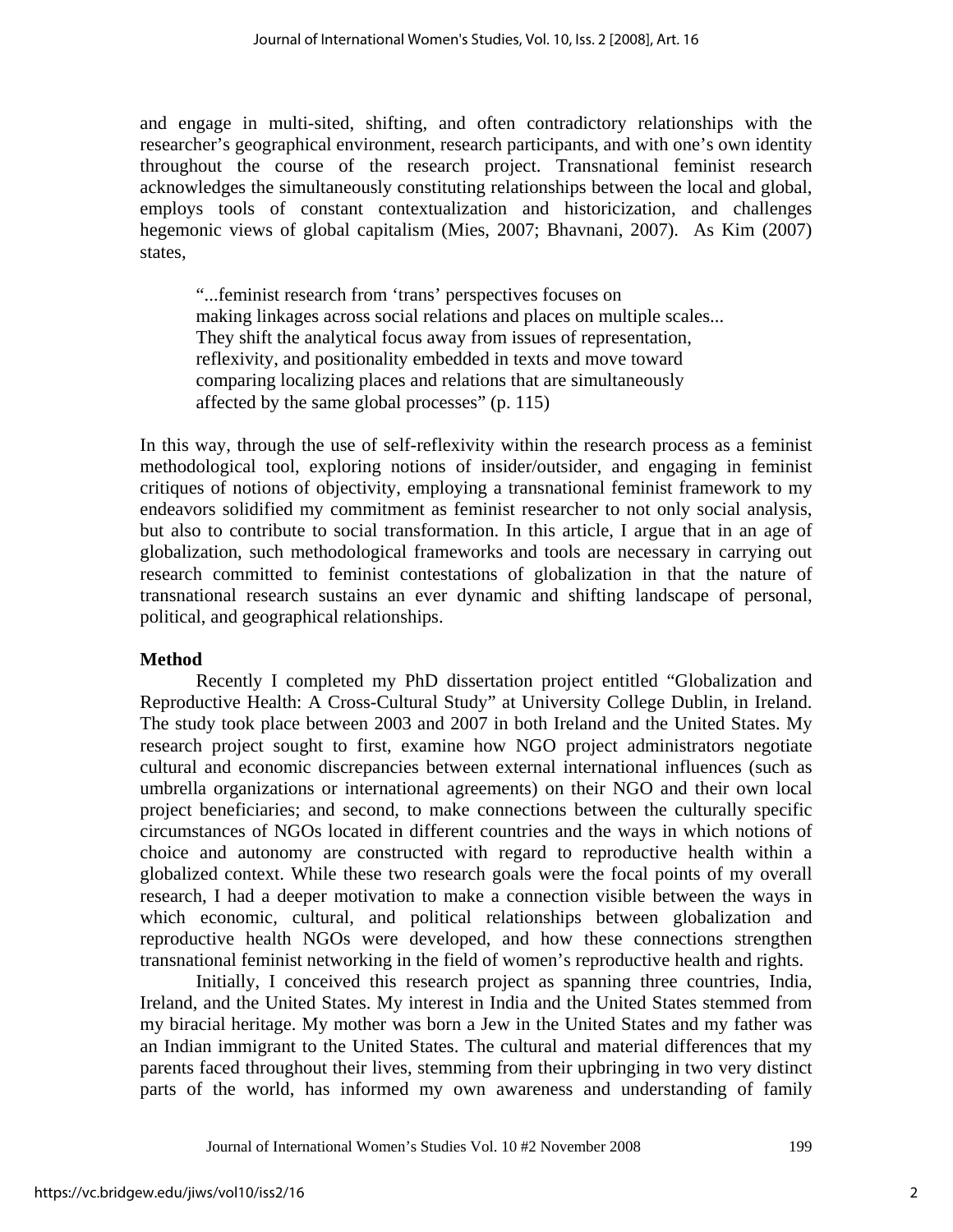relations, power dynamics between men and women, poverty, notions of immodesty with regard to the body, and responsibility to one's community. These are all topics which could be placed in a larger global context to generate a unique and specific standpoint from which to examine reproductive health issues in both India and the U.S. In addition, the economic disparities between India and the United States provoked me to look at the gaps in wealth and standard of living between and within nations, how those disparities affect women in particular, and the desire for control they may have over their own reproductive lives? However, due to methodological and material limitations I decided eventually to omit the India case study from the final research project, which I will discuss later in this article. In turning to Ireland, my interest in the country grew out of my fascination with the dramatic ways in which Ireland has changed economically and culturally in a relatively short amount of time due to globalization. Much like my inquiries regarding India and the United States, I was compelled to ask in what ways such a transformation has changed the landscape of the regulation of women's reproductive health. Furthermore, I wanted to explore the possibility of comparing or contrasting the culturally specific circumstances of reproductive health for women in Ireland and the United States, given that we live in a globalized age where transnational cultural, political, and economic transfers occur on a regular basis. Ultimately, the final project consisted of case studies with two organizations, The Irish Family Planning Association and Planned Parenthood of San Diego and Riverside Counties.

In terms of method, my research study employed a mixture of tools. Specifically, I used a case study approach to examining these NGOs, as well as key elements of ethnography such as participant observation and qualitative interviewing. Those methods used in the research were not in themselves feminist, but rather classic ethnographic and sociological tools. However, such tools were reshaped and inflected by feminist perspectives. In maintaining a commitment to feminist contestation of globalization, an important dimension of my research was to make links between epistemologies and politics, knowledge and power. With this conviction, I aimed to ask research questions that provided a new way of understanding how women's reproductive lives in Ireland and the United States were affected by processes of globalization. In the context of my research I came to understand processes of globalization as those mechanisms which emerge from

…the closer integration of the countries and peoples of the world, which has been brought about by the enormous reduction of costs of transportation and communication, and the breaking down of artificial barriers to the flows of goods, services, capital, knowledge, and (to a lesser extent) people across borders (Stiglitz, 2002, p. 9).

My research with women's reproductive health NGOs in San Diego and Dublin showed such processes materializing in several specific ways. These included the crossing of borders in terms of goods, services, people, and ideology; negotiating and reflecting on the power dynamics implicit in transnational positionings by individuals within the organizations as well as the organizations overall; and the construction of notions of "choice" within global capitalist frameworks.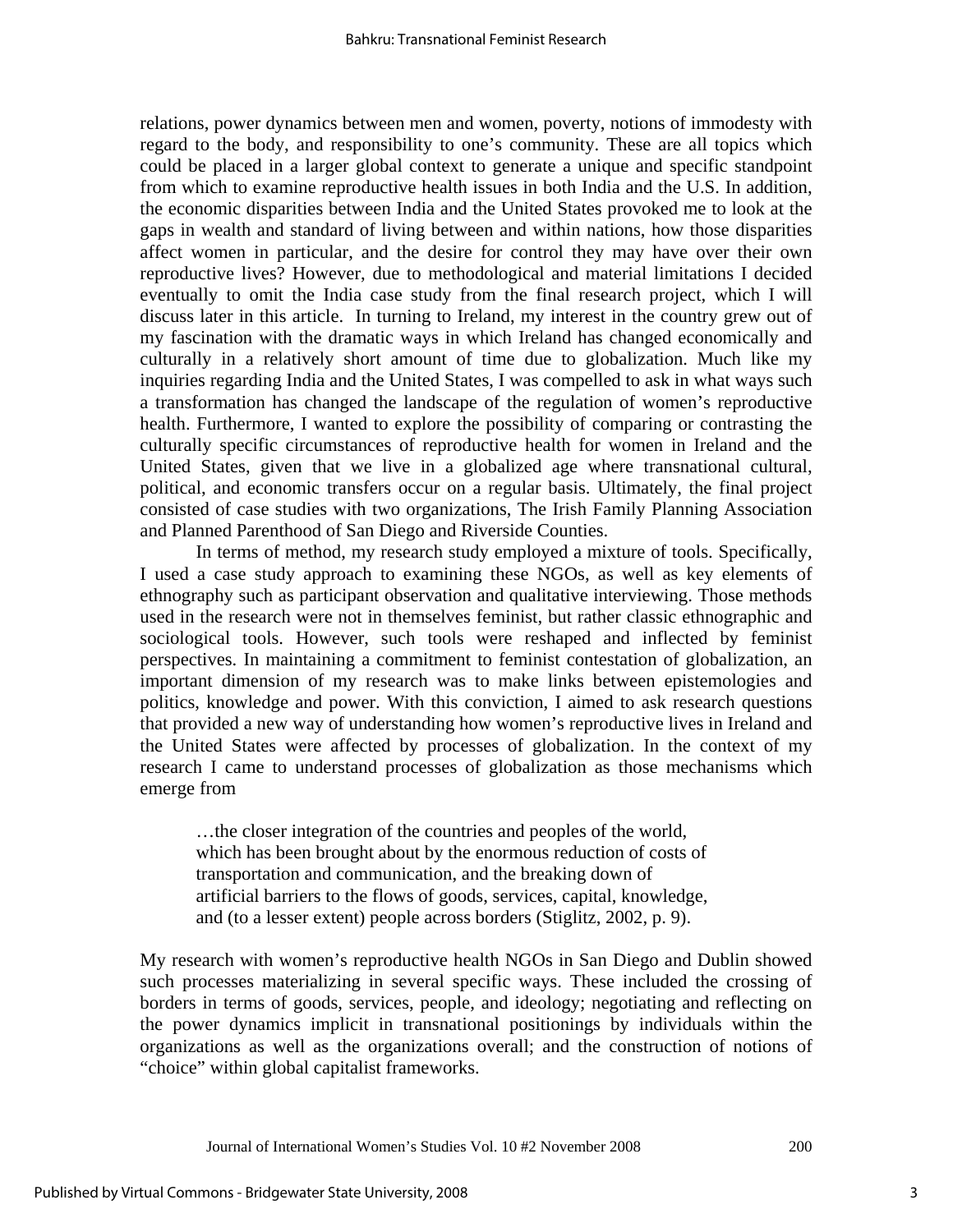As I conducted two small-sized case studies, I was carrying out multi-sited research and attempting to create a situation where by the research project in each location was designed around connections with each other that would help to define and illustrate the focal points of the study (Marcus, 1995, p. 105). While the focus of each case study was a reproductive health-focused NGO, one in Ireland and one in the United States, each case study held the potential to stand alone in terms of the extent of detailed information and analysis as the same time. Ultimately, I tried to maintain the integrity of each case study and NGO while simultaneously drawing connections from my findings and analysis to a more expansive framework of reproductive health in contemporary globalization.

 In commencing a search for organizations voluntarily willing to participate in the study, I relied on connections I had already established based on research done for a previous research project with two NGOs located in the United States, one in Washington DC (Choice USA), and one in San Diego (Planned Parenthood of San Diego and Riverside Counties). In finding an NGO to work with in Ireland however, I was heavily reliant upon contacts provided to me with the Irish Family Planning Association (IFPA). Upon moving to Ireland from California to conduct this research, I had no previous links whatsoever with individuals or organizations in the reproductive health rights field. I also found myself taking longer than expected to adjust to the cultural differences I was experiencing living in a foreign country. In this way, had I not been given initial contacts, I suspect it would have been much more difficult to facilitate a connection to the IFPA or to make my own links with reproductive health based organizations in Dublin.

 During the time I spent with each NGO I collected data by means of participant observation including a limited document analysis and conducted semi-structured interviews with NGO project administrators/coordinators, all of which were done on a voluntary basis.

 The primary method of data collection for this study was the use of participant observation. Observation took place onsite at the NGO office and project sites. Observation in the study included reading NGO-generated literature, brochures, announcements, documentaries and other written records that communicated the organizations' activities and gave insight into the inner workings of the NGO. In particular, I sought documents produced by each NGO or NGO affiliates during and around the time of this research project. I looked for these documents in archives or libraries (both material and virtual) kept by the organization in addition to those documents that surfaced as part of my daily work. Participation for this study included visiting project sites and attending any meetings and related events sponsored by the organization. I recorded the content of each meeting and day in the field with detailed field notes of the activities.

 Observation was used to generate data about members' language, rhetoric, conversations, styles of behavior and group dynamics. Participant observation sees the actions, behaviors, interactions of people as the central ontological perspective (Mason, 2001). Observation allows the researcher access to the context within which participants act, behave and interact in their 'natural' setting or situations (Mason, 2001). By observing NGO employees, I aimed to generate information about the ways in which each NGO negotiated their role as a link between external factors and internal aims as well as the ways in which notions of choice and autonomy for women's reproductive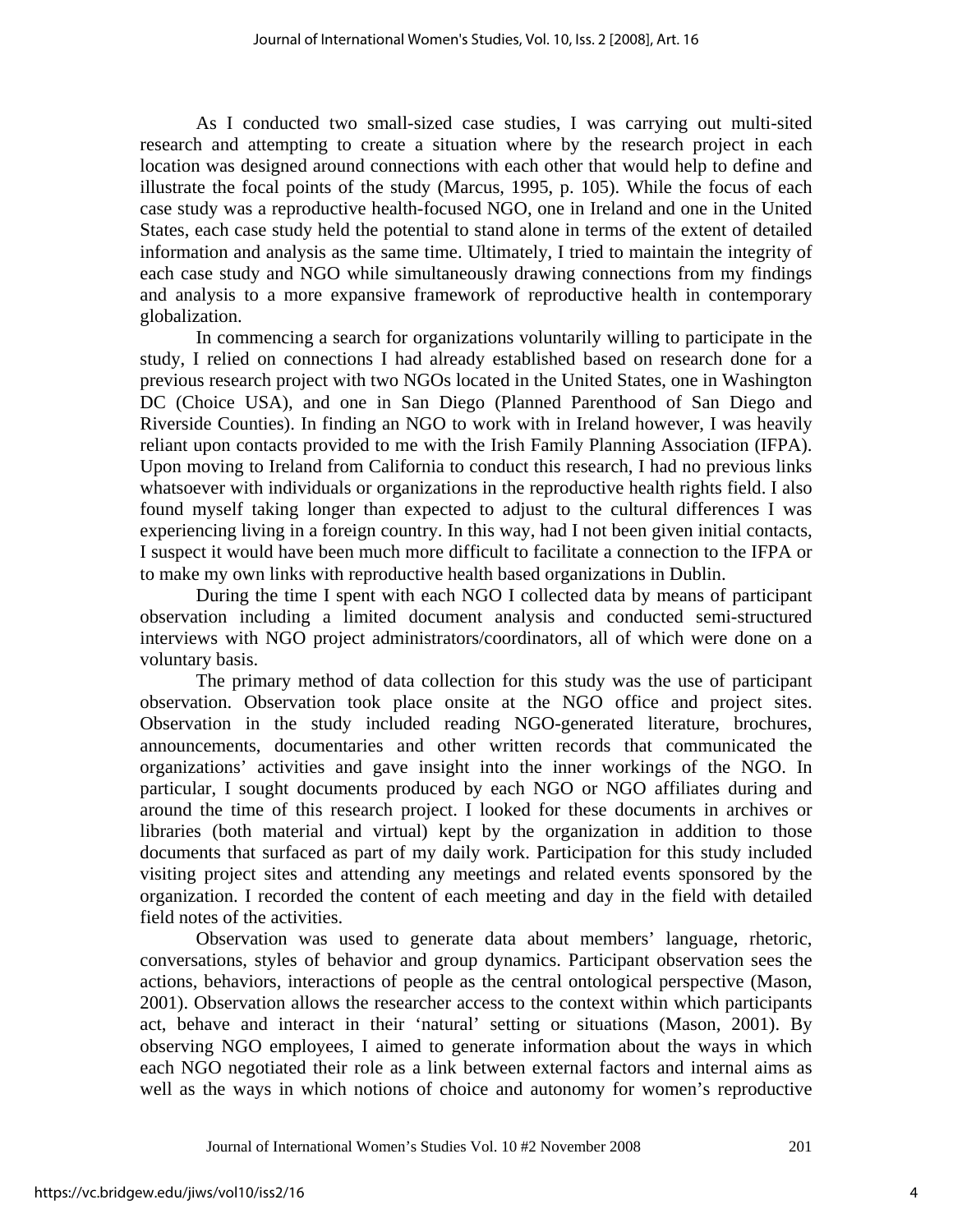health were constructed. An example of this could be seen within the Irish context as immigration patterns in Ireland were changing dramatically due in part to the globalizing of the country and as a result NGO aims internally were shifting to address the needs of a dramatically diversifying constituency. Identifying needs, formulating action plans, and carrying out those plans were part of bridging external factors and internal aims. Simultaneously notions of choice with respect to reproductive health shifted and reworked themselves in direct relation to these factors.

 The secondary method of data collection for the dissertation research was the use of semi-structured interviewing. The aim of the interviews was to generate a better and more thorough understanding of the nuances of the inner workings of the NGO, the relationships of NGO project coordinators with outside international influences, the implementation of NGO projects, and the beneficiaries that receive services. Using interviews is an effective method of examining the ways an individual's knowledge, views, understandings, interpretations, experiences, and interactions are significant to the social realities which this study seeks to investigate (Mason, 2001). I generated interview questions aimed at project administrators of both non-governmental organizations, the IFPA and PPSDRC. I felt that the interviewees would have organizational insights from their location working closely within the organizational structure, with outside international influences, and local beneficiaries.

#### **Methodology**

 Despite what I now believe to be a solid and thorough sense of method embedded in the research, I initially found my research topic residing in uncertain territory, methodologically speaking. As I proceeded with the study, I became hyper-aware of being perceived as part of a hegemonic positioning and negotiating my role as an American academic researcher in relation to the transnational contexts and situations I was studying. My own accessibility to people, places, and resources in Ireland and my initial surprise at my inaccessibility to those same things in India propelled me to acknowledge that my own role in attempting to engage with feminist methodology within this dissertation project ran the risk of being highly problematic given the traditionally colonizing nature of research as well as the colonizing nature of globalization, a keystone linking each of the case studies. In fact, I initially conceived this research project as spanning three countries, India, Ireland, and the United States. However due to methodological and material limitations I decided not to include the India case study in the final research project. As Naples (2003) states,

"…the questions researchers ask are inevitably tied to particular epistemological understandings of how knowledge is generated." (5)

Research, in seeking to produce knowledge, is couched in the epistemological understandings of the researcher and as such is embedded with imbalances of power which can and have been used to perpetuate colonialist practices among disenfranchised individuals and communities at the same time as those communities are the center of examination (Naples, 2003, p. 5) Throughout the research process I consistently asked myself, in what material ways am I benefiting from this research in relation to others involved in this process? How is the power I have at various levels within this process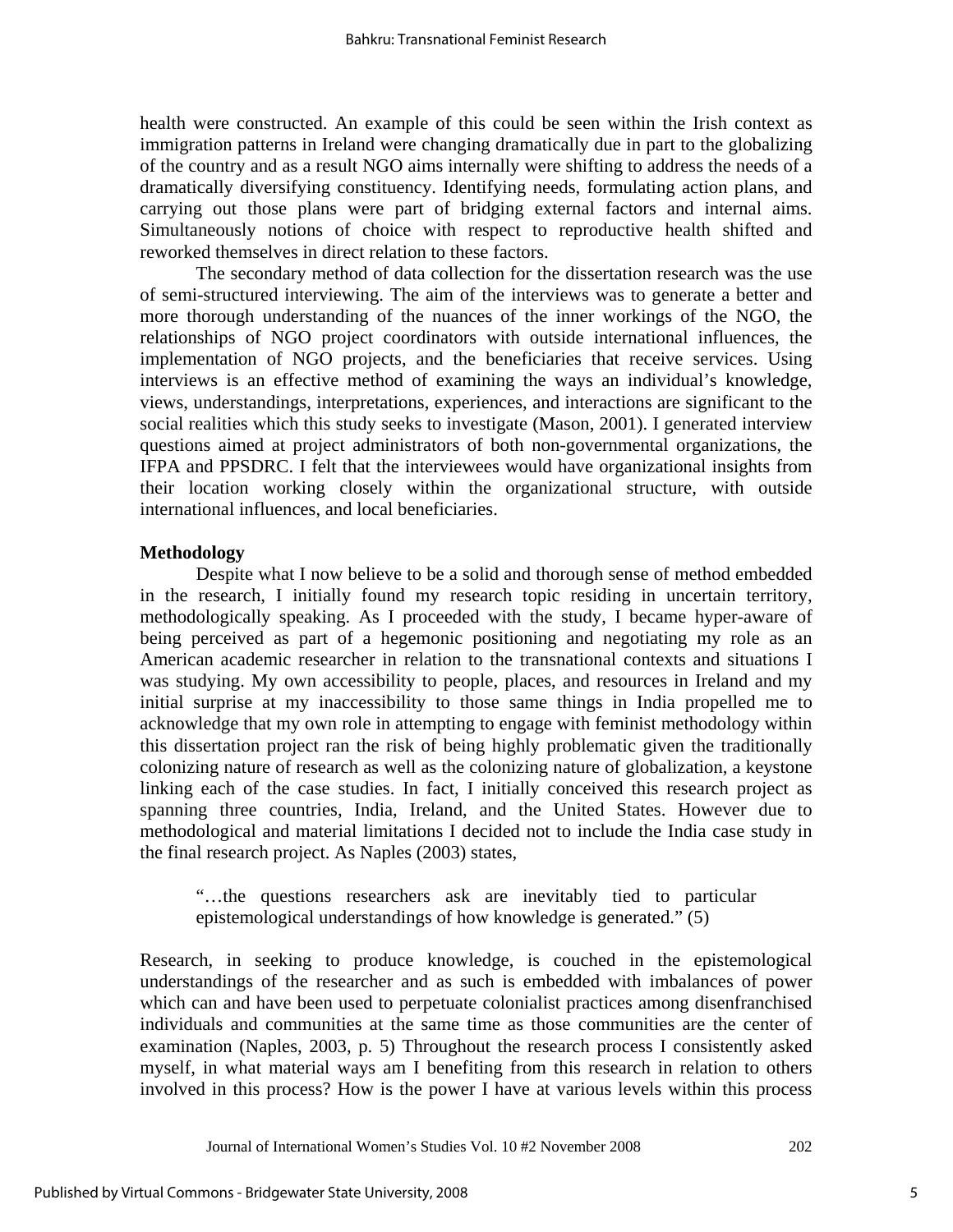fluctuating over time? Am I remaining committed to an agenda of social transformation? Is this research part of a social movement working against oppression and exploitation? Mies (2007) points out feminist research grew out of activism and social movements for change. She argues that as feminist researchers maintain an investment in seeing themselves as part of an international movement, create new learning processes from below and within, and explicitly acknowledge the connections between seemingly disparate oppressive systems a global perspective of liberation for feminist research can exist (667).

 With these thoughts in might, for the remainder of this paper I would like to take a closer look at the circumstances which compelled me to withhold the India case study from the final project as well as aspects of my own identity that came to play a role in my work in Dublin and San Diego. I will examine the role of self-reflexivity in my own feminist research process, and the notion of insider/outsider in relation to my own specific social location as both cultural insider and cultural outsider in terms of my identity as a researcher, Jewish American, and half-Indian second generation. Here I use self-reflexivity to indicate my own engagement with reflective practices such as acknowledging my own participation in the research as active, deliberate, situated and contextual as well as seeking to understand how such a role shapes the research process. Employing reflective strategies was of significance to me in carrying out transnational feminist research within a context of globalization specifically by acknowledging context, history, and mutually constituting relationships while exploring women's similar experiences in different spaces. In this way, self-reflexivity was significant as I observed that *lack* of transparency or reflexivity were some of the most exploitative aspects of globalization. Furthermore, issues of identity and insider/outsider status which arose from self-reflexive practice contributed to my decision to omit the India section of the research, and had an impact on my U.S. and Ireland-based work. I will conclude with a brief reflection on the constitution of knowledge relative to my own research process. I believe these topics represent a range of issues concerning the negotiation of difference (i.e. gender, race, nationality, sexuality, age, etc.) which are pertinent in feminist research and the construction of knowledge within a framework of transnational feminist methodology.

## **Self-Reflexivity**

 By introducing and implementing ideas of self-reflexivity, feminist research has challenged mainstream social and scientific practice by exposing bias in research design and topic choice, exposing the overall exclusion of women within social scientific research and flaws in understandings of objectivity. Going beyond the purpose of research in and of itself, feminists have encouraged women to engage and become active through research and education.

 Reinharz (1992) emphasizes the importance of reflexivity in the research process, stating that reflexivity on the part of feminist ethnographers and participant observation research suggests that the researcher will not always be able to control her experience and relationships in the field (see also Mason, 2001, and Ramazanoglu and Holland, 2002). This idea of integrated learning and dialectical knowledge production contradicts the mainstream assumption that the researcher can control her stance or be placed outside the circumstances of the situation she is observing. Furthermore, as Nancy Naples (2003)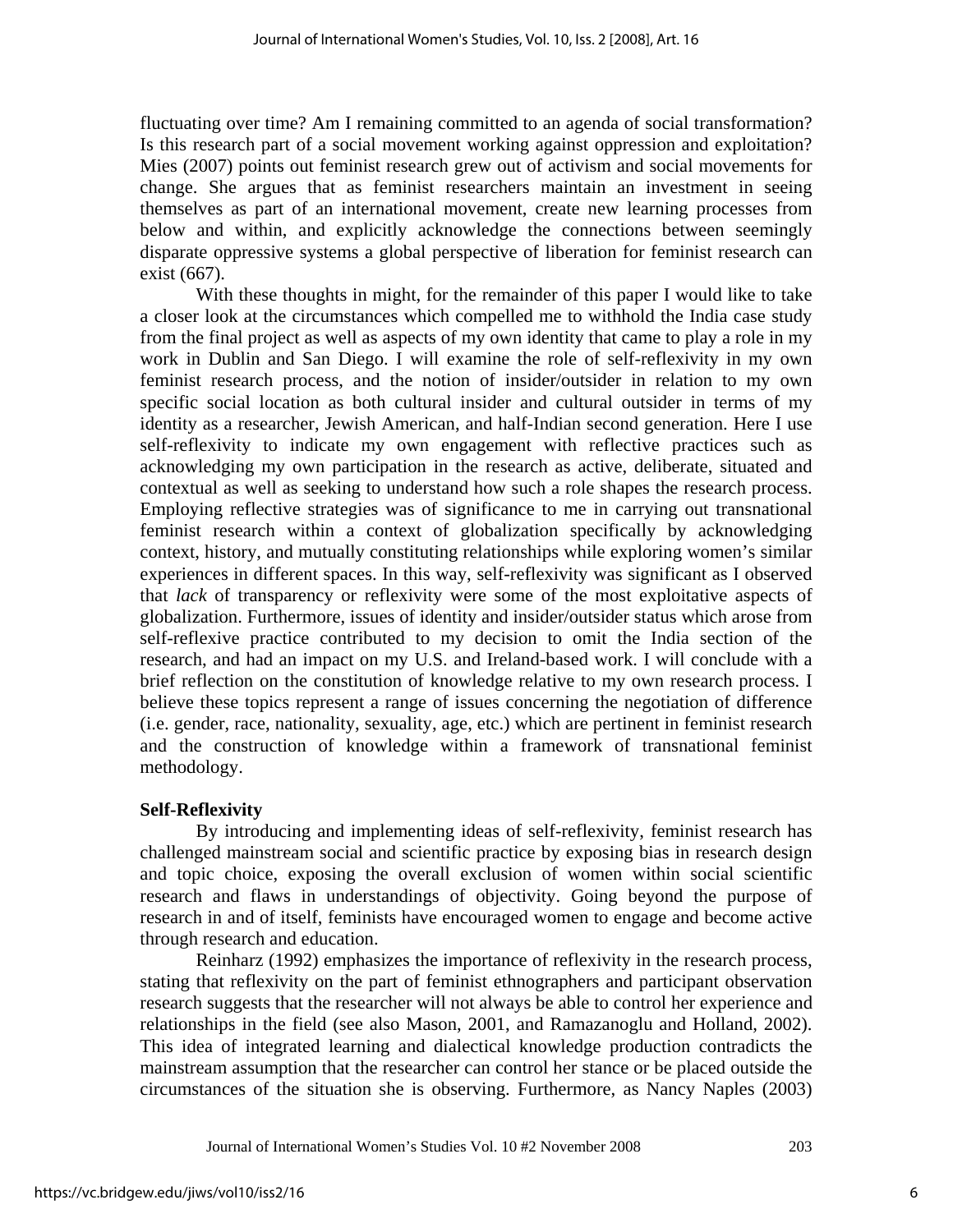argues, the practice of self-reflexivity has been greatly informed by third world and postcolonialist feminist theorists who "argue for self reflexive understandings of the epistemological investments that shape the politics of method" (p. 41). In other words, coming from a feminist perspective requires the acknowledgment of power dynamics and an assessment of gains and losses for those individuals participating in throughout the research process. Specifically within context of my research on globalization and reproductive health, I have been influenced by the aim of those feminists who seek an approach to understanding globalization that "makes transparent opaque relations of power endemic to globalization" (Adams, 2002, p. 3). Ultimately, this means challenging the assumption of neutrality, recognizing that research is a political process, and therefore moving towards a demystification of the process all together.

 Gatenby and Humphries (2000) add to this discussion by stating that, "Researchers are not separate, neutral academics theorizing about others, but coresearchers or collaborators with people working towards social equality" (p. 90). It was part of my feminist research process to identify and work though power differentials between participants and researchers as well as participants amongst themselves. Power differentials are in fact, always part of the dynamics of research. Coming from a feminist perspective requires the acknowledgment of power dynamics and the rethinking of the validity of research as process and knowledge creator (Gatenby and Humphries, 2000, p. 90).

 Engaging in self-reflexivity also requires researchers to acknowledge that there may be variation in their levels of commitment and participation to a research project for a variety of reasons. We must ask ourselves also, how we can measure the consistency and level of commitment a researcher has on a day to day basis over the course of the research? Is it useful, or should it be expected, to take into account what is going on in the life of the researcher (emotionally, personally, financially, etc.) and interrogate how these elements may affect the research project design and implementation, and the extent to which these issues are relevant within a framework of self-reflexivity in research?

 Cope (2002) proposes that self-reflexivity includes expanding our view to include all forms and intersections of oppression occurring in the subject and circumstance of our research that are socially and spatially constructed (p.55). This provokes researchers to ask questions differently, reevaluate our data collection process, rethink the ways in which we interpret data and produce "results," and "demands that we represent our research in ways that are sensitive to all the multifarious forms of oppression that influence the processes, people, and events we study…" (Cope, 2002, p. 55). I have found comfort in this idea. I find that Cope's argument resonated with my own sense of accountability in that moment and historically to the people, situations, and events that contextualized the research experience. Cope's argument encapsulates the ways in which I have reformed my own notions and presumptions of globalization and women's reproductive health throughout this research process, including the carrying out of the U.S. and Irish case studies as well as the omission of the India case study. By asking myself key questions such as, what counts as worthy of academic inquiry; in what ways do I have authority to assess the situations I will engage with during research; and who will gain from this research project, I felt that I was able to hold myself more accountable to a feminist research agenda of contributing to social change and minimize reinforcing exploitative research practices. The mere process of engaging with these questions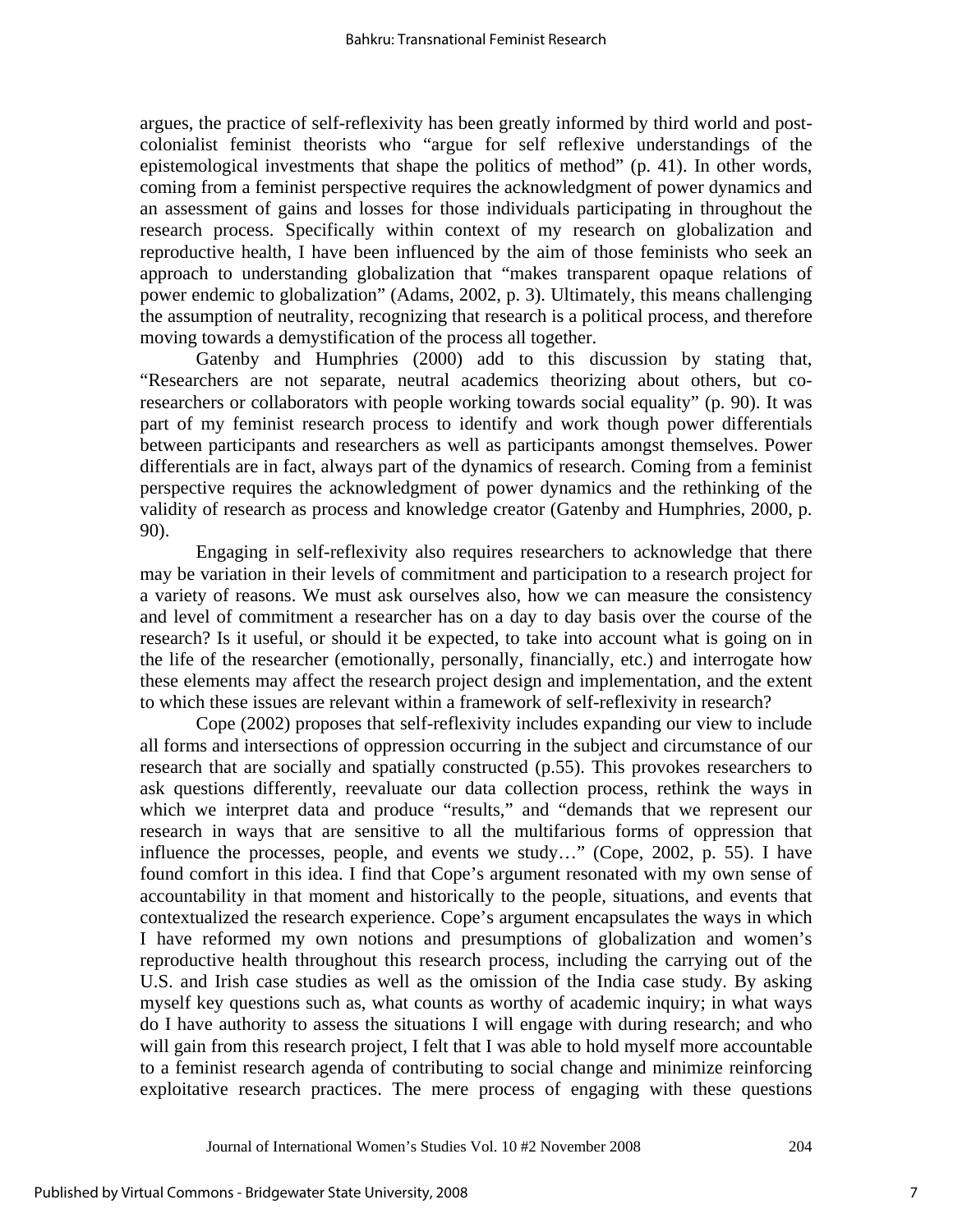allowed me to acknowledge my own contextual positionality as an individual participating in globalization and attempting to carry out transnational research.

 The topic of research for my Master's degree examined the ways in which globalization had impacted reproductive health NGOs in India. With that in mind, and because I had worked in India before on a closely related topic and had grown up half Indian in a mixed race household, I felt I would be well equipped emotionally and intellectually to easily engage in a placement with an Indian NGO. Although I had originally conducted field work in Mumbai with an NGO called Committed Communities Development Trust, when time came to reestablish connections in the hope of finding an NGO with whom to do field work with for my current research, I was left with no fruitbearing prospects. I had exhausted the avenues available to me through this previous experience as well as other resources and contacts that I had acquired through networking at conferences and relations with other academics in related fields.

 At first this was a very difficult and frustrating process requiring a lot of determination and diligence. Knowing from past experience that NGOs in India frequently work under circumstances of power outages and limited technological resources, I patiently waited for emails to be returned, faxes to go through and phones to be answered as I pursued the possibility of taking a placement in either New Delhi or Mumbai with an NGO there. However, after months of unproductive efforts, I began to reflect, as described in an excerpt from my field journal below, on my epistemological assumptions about the status of feminist organizing around reproductive health rights in India and why my attempts to connect with an organization were not working.

About ten days ago I made at least a dozen phone calls to several different NGOs both in New Delhi and Mumbai. A couple of times my call didn't go through. A few times it sounded like I was getting a fax machine. And a few times I spoke to someone who either told me to call back or took a message. I still haven't had any responses from those messages left or from the emails I sent out two weeks ago. I'm starting to feel really frustrated and I'm not sure what I should do next. I may have to cut this case study if I don't get any promising results. One response that I did get from a Planned Parenthood affiliated NGO in New Delhi told me that they require a one year minimum commitment. And I don't have the resources to commit one year for just this part of the project. On the other hand, how would I really be able to understand the India context without living there for at least a year? I'm only now starting to feel mildly comfortable with my work here in Dublin and I think living in New Delhi for a year would be a much greater adjustment (Bakhru, Field Journal, November 9, 2004).

I began to realize that my knowledge and previous experience, including my own racial identity, would clearly not be enough to initiate an evaluation of the status of reproductive health care in India. In any event, perhaps the reason I was getting little response from NGOs in India was due in part to power differentials embedded in my role as an American researcher. After all, having lived in Dublin for nearly two years I was only just then starting to understand the landscape of the research I was doing for the Irish case study.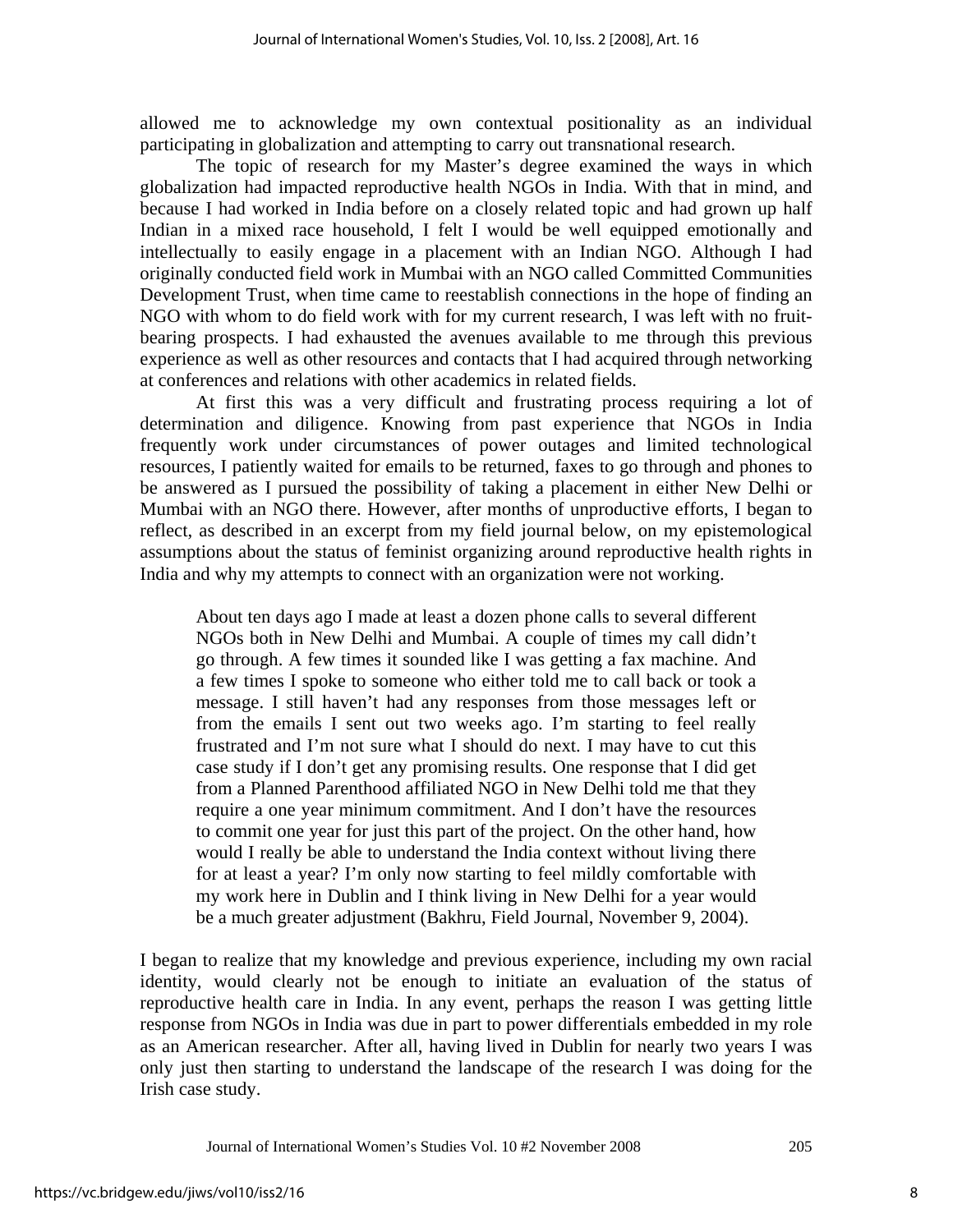The fluctuation I experienced in my own identity as a bi-racial American studying in Ireland and attempting to conduct research in multiple locations was an aspect of the research process which influenced my expectations and limitations over time and created an impetus to utilize tools of self-reflexivity. The time I spent doing research provided that various aspects of my own identity come to the fore that were different in Dublin, San Diego, or in my pursuit of doing field work in India (Wolf, 1996, p. 11). Furthermore, as I began to travel more frequently between Ireland and the United States, such fluctuations identity became underscored.

 For example, while researching in Dublin my national identity as American stood out far more than any racialized identity I felt. While working with NGO administrators as an intern with the IFPA, attending conferences or academic events with colleagues, in social situations, or while engaging in mundane daily tasks like buying groceries in a shop or riding in a taxi, I was consistently introduced as or referenced as "the American student," "doing work with us from America," or "in Dublin over from America." In an entry from my field journal about ten months into the research process, I wrote the following:

This afternoon my supervisor and I had a short meeting, about 30 minutes, to check in on my work and experience with the IFPA. We met in her office on the top floor of the building overlooking the back end of Trinity College and the DART [Dublin Area Rapid Transit] station. During that meeting, she informed me that there is another American expected in the week of June 15 to do some work for the IFPA and some of the work we have been doing will be shifted around. Her mention of "another American" really underscored that my identity as American is really at the forefront of my interactions, something that I have been noticing more and more since I got to Dublin, UCD, and the IFPA respectively. When my internship supervisor said "another American" I wondered who is this other American and is her American-ness the same as mine? Our national identities became our defining feature. So often I find myself being introduced as "the American" whether it is social situations with friends I have made here or at lectures or a conference that I went to with my academic advisor or other colleagues from UCD (University College Dublin). Even taxi drivers seem to make conversation with me based on their related experiences with America(ns). In many ways this seems very strange to me in that I don't usually think of myself as American. In addition, those aspects of my identity that I usually define myself by, such as my mixed race or sexual orientation, are totally overshadowed in these contexts. This experience, although it was only a minute or two long has made a deep impression on me. I realize I have not yet spent time reflecting on what "being an American" means both within the context of living among other Americans in the United States or now living in Dublin while studying globalization, many of the aspects of which made it possible for me to be here and informed the research questions I am asking in the first place. What do individuals here see when they see me as American (Bakhru, Field Journal, June 2, 2004)?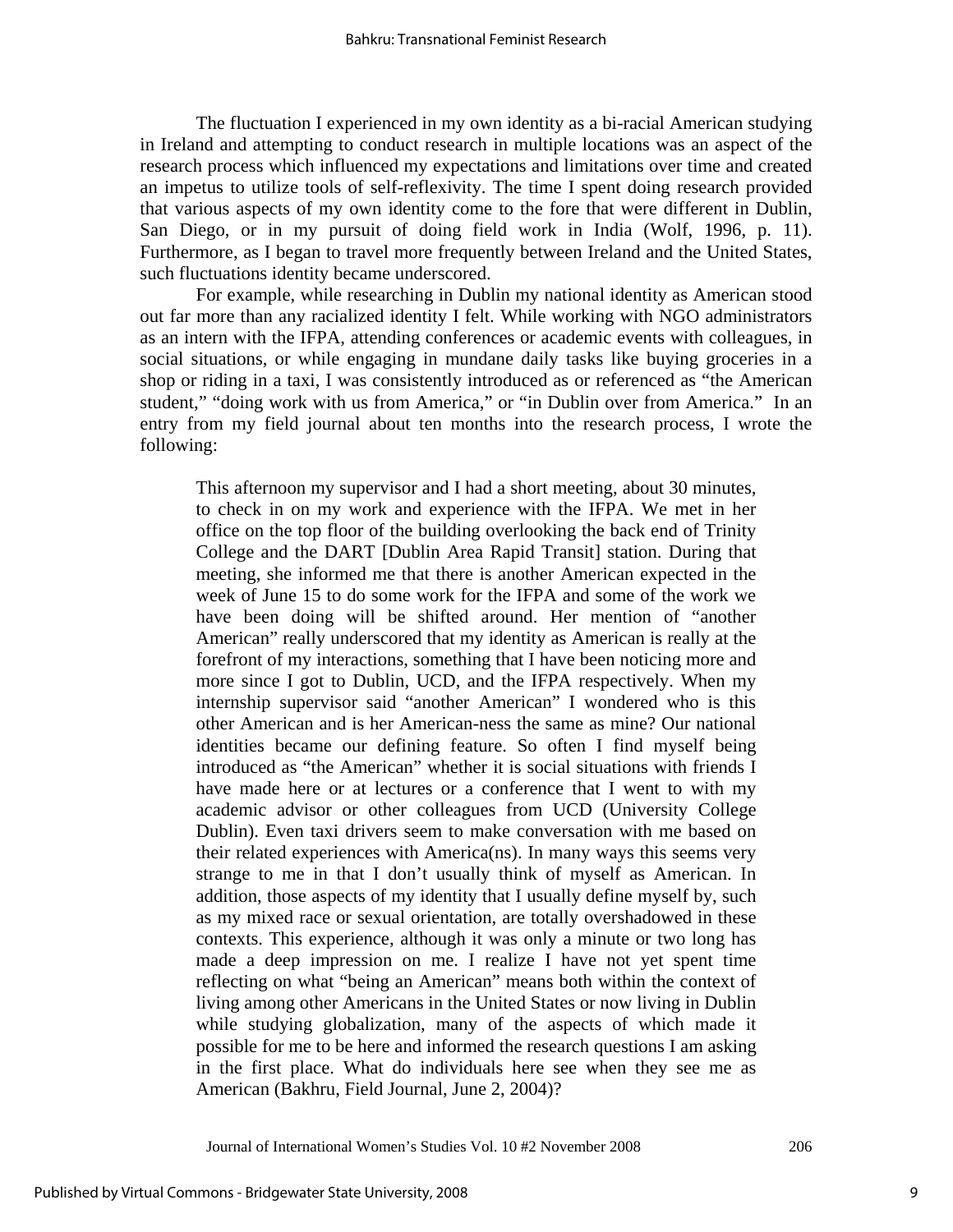In relation to the kind of experience the above excerpt describes Visweswaran (1994) states,

Certainly the question, 'Where are you from?' is never an innocent one. Yet not all subjects have equal difficulty in replying. To pose a question or origin to particular subjects is to subtly pose a question of return, to challenge not only temporally, by geographically, one's place in the present. For someone who is neither fully Indian nor wholly American, it is a question that provokes failure of confidence, the fear of never replying adequately (p. 115).

As I continued on in carrying out research in changing geographic locations I found the instability Visweswaran describes to be prevalent. As I became more comfortable living in Dublin, as I began to carry out the San Diego portion of the research project, and as my own perception of myself at a personal level changed over the course of time I felt my own place in each context carry a tapestry of meaning.

## **Insider/Outsider**

 These reflections led me to consider another vital aspect of feminist methodology, particularly salient in transnational research, that of the notion of insider/outsider. Feminist debates surrounding the notion of insider/outsider tend to revolve around whether it is better to conduct fieldwork as an "insider" or "outsider" to the community. Consequently, researchers are forced to re-examine assumptions about how knowledge is constituted both in terms of "indigenous" knowledge, and how researchers negotiate their position to become more sensitive to the views of those they are researching (Naples, 2003, p. 49). However, such bipolarity between insider and outsider has the potential to mask "power differentials and experiential differentials between the researcher and researched" (Naples, 2003, p. 49). For the purposes of my research, a dichotomous approach to understanding the relationship between insider and outsider was not appropriate in that I was, in varying instances, simultaneously both insider and outsider in relation to my research subject. Furthermore, my own sense of insider-ness or outsiderness changed significantly over time. An experience towards the end of my time in Dublin underscored this idea. I wrote in my field journal,

Today began a Tuesday like any other Tuesday I had in Dublin since I moved here two years ago. The sky was a gloomy gray and when I woke up this morning I was reminded that I could not count on blue skies and the warm sun shining today, as I would were I at home in California. I should probably know better by now, but I still can't seem to get over the weather here. I went about the usual business of my day, looking forward to a 3:00 p.m. press conference to launch the Irish Family Planning Association's new campaign, Safe and Legal in Ireland, promoting safe and legal abortion in Ireland and lifting the present ban. The IFPA chairperson, CEO, and official campaign spokesperson were present along with various members of the community, press, and other relevant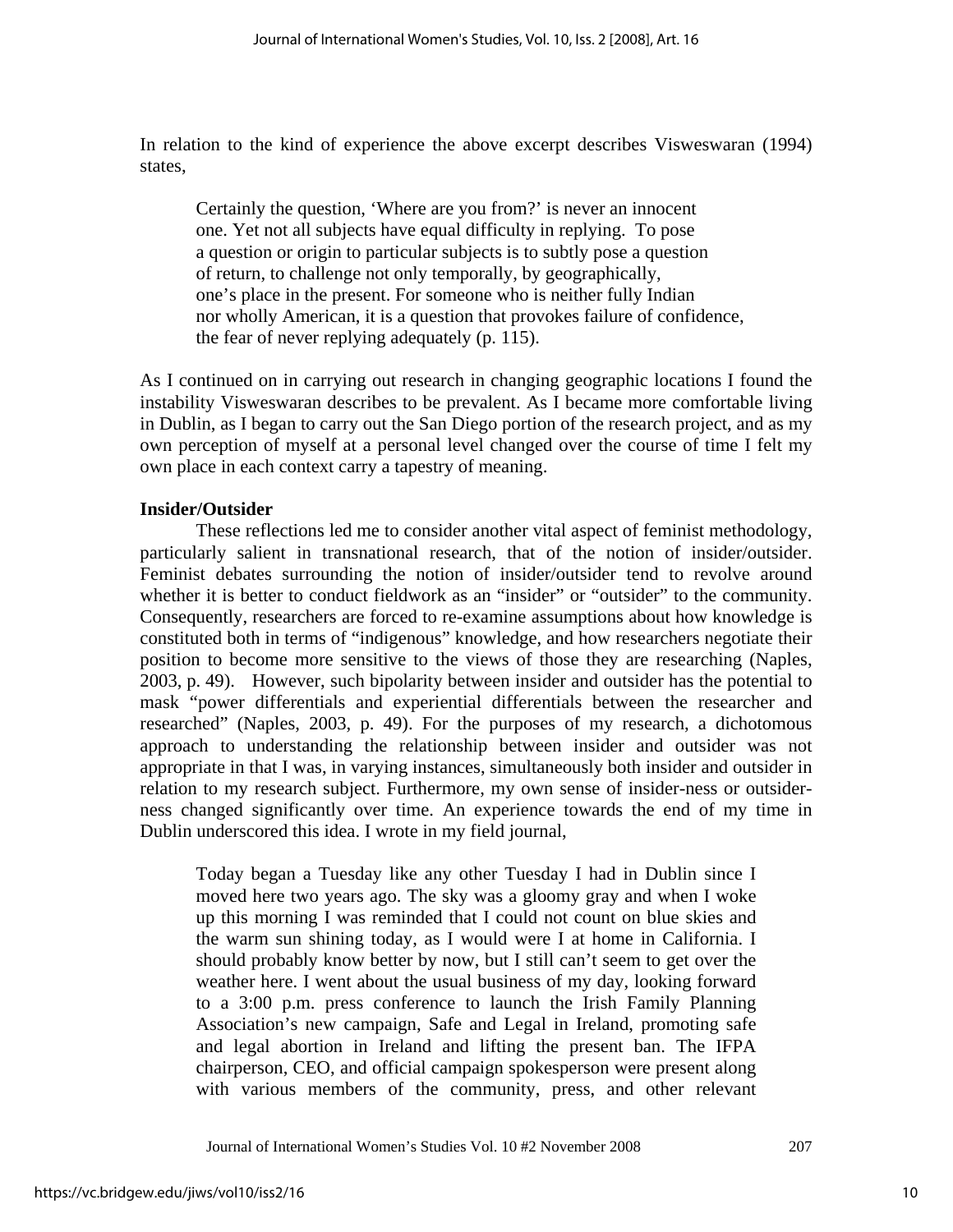organizations in Dublin. About ten or fifteen minutes into the press conference ten protestors tried to shove their way into the meeting room, chanting "Abortion is Murder!!" and yelling abusive and violent slogans, some aimed at a specific member of the panel. From where I was sitting I couldn't really see properly what the crowd looked like although they sounded like a band of about fifty. So fervent on their position and so convinced of their moral high ground, their intensity caused me to become overwhelmed with instant fear and anxiety. All the photographers in attendance for the press conference ran out to capture the sensational spectacle. My own immediate reaction was to get out of the room as quickly as possible. Images of a nurse who was critically injured while caught in a bomb explosion that killed a security guard outside a family planning clinic in the U.S. raced through my mind and my imagination went wild with fear of being injured or shot. (I had to ask myself later, is it only the Americans who are convinced that all anti-choice protestors are bound to be carrying guns?) I realize this was an extreme way to look at things, but at the same time my heart felt like it was about to pound out of my chest. As I look back on this event, I see this one instance as a convergence of the personal and political, the local and the global both in terms of my own individual experience and wider movements for women's rights, and fuel for my desire to work on this issue. (Bakhru, Field Journal, August 9, 2005).

In this way we are never fully outside or inside the research "community". Our relationship to the "community" is constantly being negotiated and renegotiated through our daily interactions. These interactions serve to reposition gender, race, and class, relations at the immediate level (Naples, 2003, p. 49).

 Another perspective on this issue is offered by Uma Narayan (1998) who discusses the issues of heterogeneity within feminist dialogue between people who may, although do not necessarily, share a common oppression. Narayan argues that those individuals who are non-members of a particular oppressed group can inadvertently and unintentionally marginalize or appropriate the experience of those members of the oppressed group by not recognizing the variation in experience that occurs within the lives of individuals. Most salient here is the point made by Narayan concerning the intellectual space between "insiders and outsiders."

Narayan argues that in order to work in coalition it is imperative that groups work across difference. She contends that it is not enough to simply acknowledge difference although that is a starting point. Narayan (1998) states,

Liberal democracy's ideas of a 'civic public', and of public realm of the state that somehow expresses 'the impartial and universal point of view of normative reason' seem to serve to cover up the racism and sexism that are endemic to modern politics (p. 33).

Therefore, it is important to develop theory and research practices which not only creates space for variety in culture and experience but affirms these differences as well. Beyond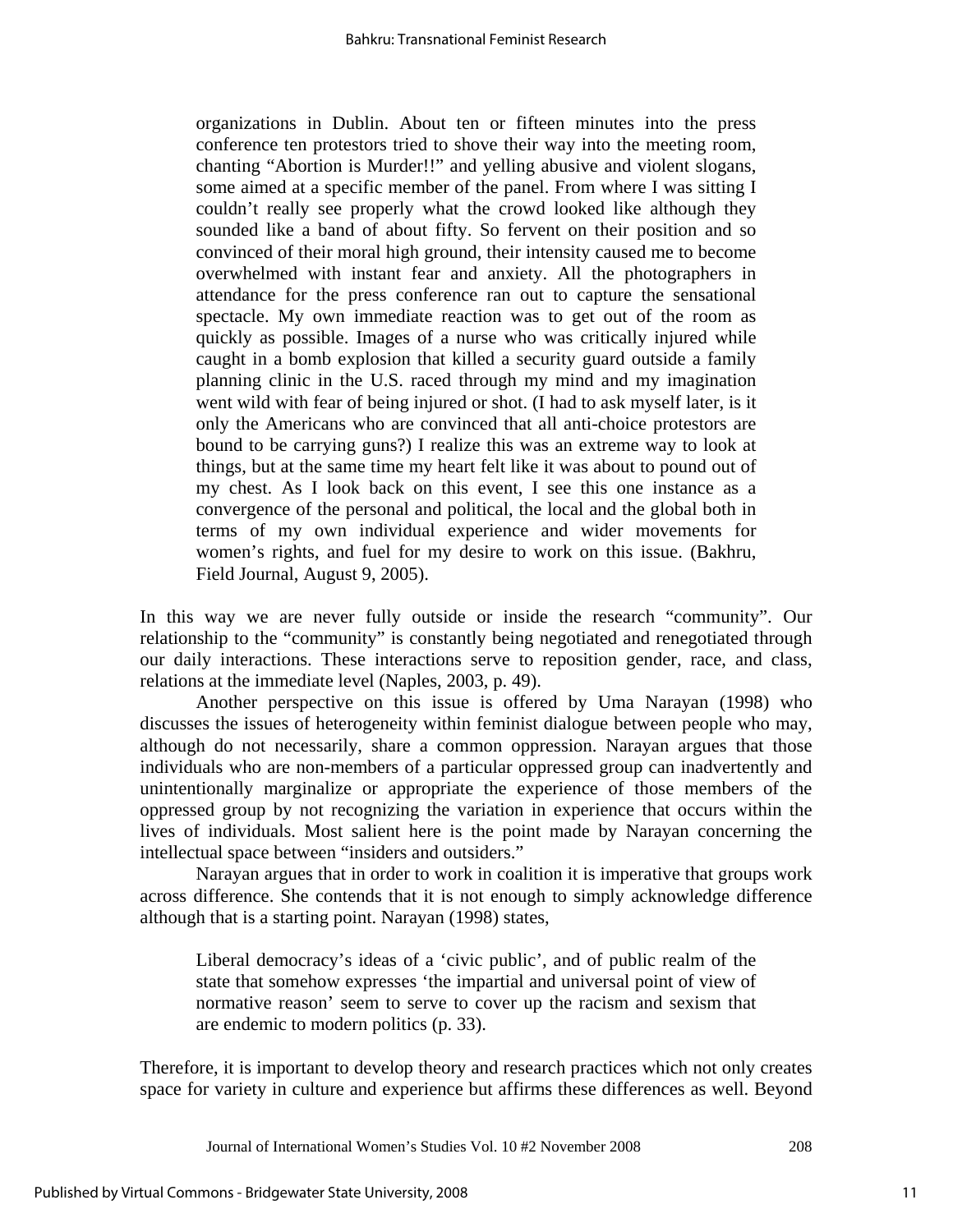that, Narayan argues that feminists must transcend a complacent stance of acceptance and continuously sift through the conflict and friction that can arise when working through and not just around difference.

The simultaneous constitution of identity and social location of insider/outsider has been in constant motion for me in relation to all the various geographical locations of this research. As half-Indian, half-Jewish American raised in the U.S., I do not feel that I fit into hegemonic norms which inform identity and ways of knowing the world. Yet in the context of doing transnational research For these reasons I take comfort in Narayan's notions of working through rather than around difference; a strategy which is critical in carrying out feminist research and in achieving an understanding of how knowledge is created and constituted.

## **Objectivity**

 While many feminist critiques of the research process have been made, as a feminist researcher I still struggle with coming to terms with the concept of "objective" knowledge. Within feminist critiques of science (and in the case of my own research, social science) there have been many debates surrounding the question of "objectivity" and whether such a thing can exist within feminist research and in what form it should take. This debate is due in part to a Eurocentric legacy of the Enlightenment out of which feminism has grown. This tradition of Enlightenment thinking has transcended throughout decades to produce what is now seen as a kind of masculinist, hierarchical, and patriarchal approach towards knowledge generation. It also typically serves to reinforce existing inequalities in society rather than change them. However, feminists often find themselves in a precarious situation, realizing that the characteristics which inform Enlightenment thinking, such as reason, linear progress, the existence of a knowable reality, free will and choice, and individuality can also be found as a basis for feminist analyses. Indeed, it is exactly these ideologies upon which feminist critiques of science and the research process are made. Furthermore, while many feminists acknowledge the difficulty and problematic nature of constructing a feminist way of doing "objective" research, as a community we are hesitant to completely throw the idea to the wind leaving room for only absolute relativism.

 Meghan Cope (2002) asks the same question I found myself asking at these crossroads: "Where do we go from here? Is science salvageable in any form? Or must we all just wallow in a sea of subjectivity and relativism with no universal truths upheld by the public?" (p. 48). Like other feminist scholars before her, Cope articulates that knowledge is constructed and produced by human actors which means there are multiple and even contradictory perspectives, interpretations, and uses of knowledge (p. 43). There is not just one, hegemonic way of knowing the world. To the contrary, many epistemologies are possible in the research process. Cope adds that researchers' perspectives influence their privileging of different types of knowledge which in turn affects how they formulate their research questions, which topics they choose, and the ways in which they communicate results.

 The apparently dichotomous situation between producing objective as opposed to relative knowledge continuously proves to be problematic for feminists. Feminist researchers readily acknowledge the historically exclusionary nature "objective and rational" science has taken in vis-à-vis women of intersecting identities and other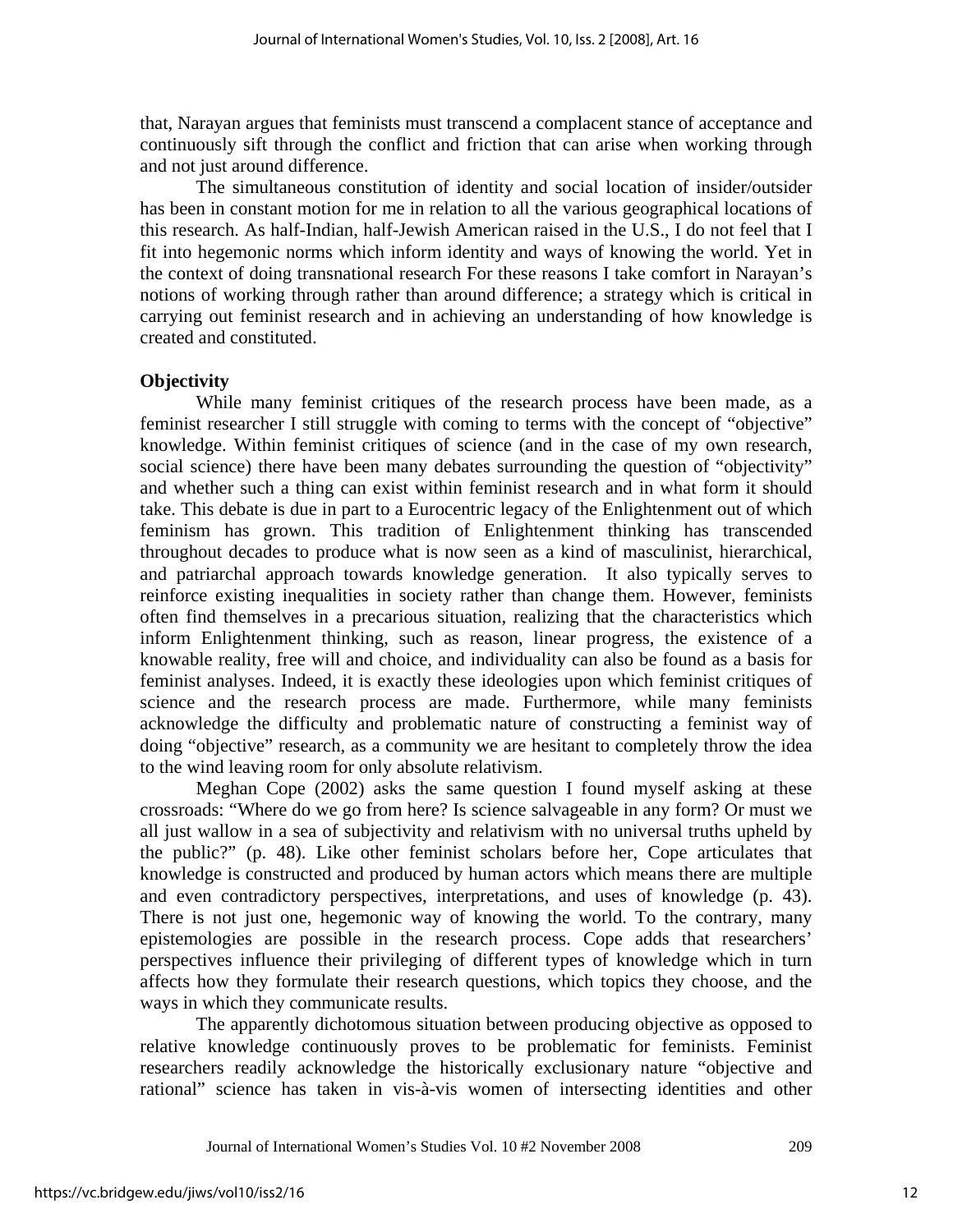marginalized groups. Many of the functions of an Enlightenment approach to science, such as the reliance on assumed dualisms or an inflexible scientific method, have been used to justify the subordination of such groups in an effort to maintain a patriarchal society and white male privilege. This includes the search for and assumption of objectivity in research and its consequent validation of knowledge.

 How is it possible for feminist researchers to effectively use the tools of science and seek out "objectivity" within their research in order to create a climate for social change and gender equity when it is these very concepts that have been used to subordinate women? As Audre Lorde (2001) has often been quoted, "For the master's tools will never dismantle the master's house. They may allow temporarily to beat him at his own game, but they will never enable us to bring about genuine change" (p. 23). From this perspective it is impossible to seek out true "objectivity" and use it to create long lasting social justice and gender equity because such a concept is a construct of patriarchal knowledge.

 I found myself continuously returning to Audre Lorde's warning and to Meghan Cope's question throughout the research process. In fact, many feminists in research have been active in the critique of a patriarchal sense of impartial knowledge bringing in the role of experience, theories of standpoint, and questioning the concept of universal knowledge. Yet, there is still a need to perpetuate some kind of sense of "objectivity" that can exist, and this will at some point exclude and marginalize those very voices feminist inquiry seeks out.

If the production of knowledge is an active process involving differently situated actors, we would expect that people's experiences, identities, and social locations will influence what they count as knowledge and how they participate in its production and legitimization (Cope, 2002, p. 45).

For these reasons, I argue that it is not possible for feminist researchers to produce objective knowledge and simultaneously resist relativism in the existing space of conceptual frameworks of feminist knowledge generation. In examining Donna Haraway's notion of *situated knowledge*, I contend that it is only by creating a new paradigm within feminist approaches to research and scientific inquiry that a reconciliation of objective knowledge and the feminist pursuit of social justice can occur without resignation to relativism.

 As part of our modes of thinking, some feminist researchers seek out systematic methods of research that provide us with the means to claim an authority of a material reality and establish criteria for objectivity. It is through these rules and methods that feminists seek objectivity, an accurate and true understanding of the world. But in the process of searching for a material understanding of the world problems arise.

 Feminist researchers have turned to various versions of scientific methods of social investigation in their efforts to establish general and authoritative knowledge of gendered social realities that everyone can believe. But the simplest of feminist questions raise in practice a series of problems about how to judge between different claims of what is 'really' the case" (Ramazanoglu and Holland, 2002, p. 44).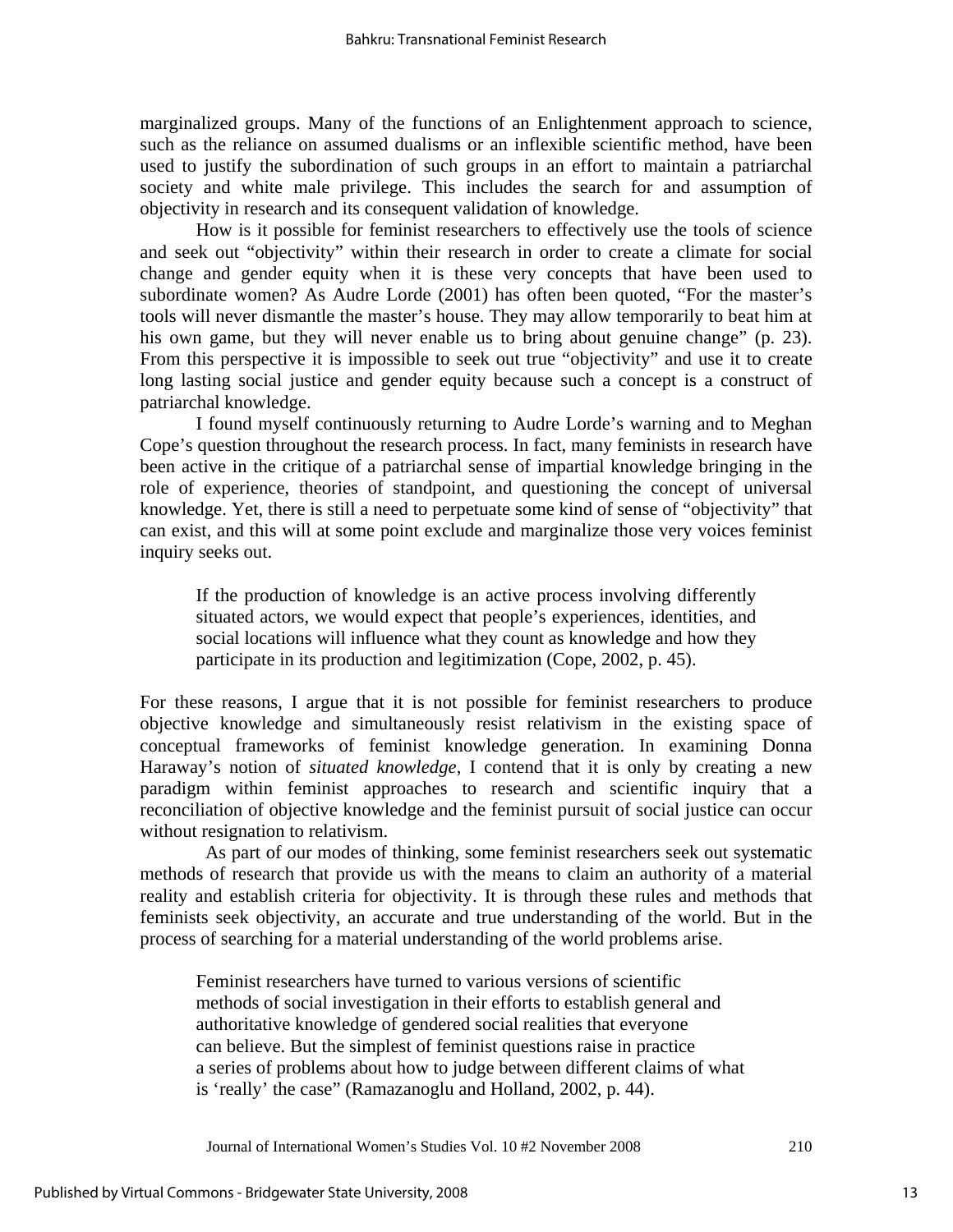These problems come out of how one determines what is true. Are attempts to be objective really so? And who determines such criteria?

 Closely related to the discourse surrounding objectivity is a discussion and need for validity within feminist research. An examination of validity within a feminist context is crucial because it is at this juncture that issues of power are most apparent. When knowledge, experience, claims, or information is perceived as valid, they contain real and material power with real and material consequences. As Ramazanoglu and Holland (2002) state, "Feminists want to understand actual power relations and the nature of persistent inequalities so that people can work to transform these effectively" (p. 57). Acknowledging power relations within knowledge production means acknowledging that this process is political and manufactured. Therefore, knowledge cannot be separated from its process of production.

 As a result of feminist examinations of power/knowledge relationships several theories of how to undergo objective feminist research have been proposed. Sandra Harding (1993), for example, offers a solution to this debate through what she calls "strong objectivity" (p. 51). By invoking strong objectivity Harding seeks to make feminist research more objective and more rigorous. Her critique of normative scientific practice is not so much that it is biased or non-objective but rather that it is not objective enough. Harding seeks to create a truer truth and a more objective objectivity. In other words, from the standpoint of those groups who are marginalized, dominant perspectives of truth are not objective (Ramazanoglu and Holland, 2002, p. 63) because those who control the means of knowledge production also control the means and context in which that knowledge is interpreted. In this sense Harding argues that "bad science" means recognizing and maintaining inequalities within science that limit marginalized groups' access to the station of producers of knowledge. Harding also argues that standpoint theory takes on the viewpoint that multiple perspectives are valid in as much as they are genuinely held by people coming from different standpoints and advocates that science is an expression of power and oppression (Moss, 2002, p. 47).

 These points are well taken and have complicated the means by which we generate and constitute knowledge. However, what is left unanswered is the question of who it is that decides when something *is* objective enough and how this approach breaks down oppressive practices within methods of inquiry themselves. In other words what is the power relation between the knowledge that is produced, the process of production, and who determines the criteria of its validity?

 Under these circumstances, it seems feminist researchers as well as feminist research is stuck in one of the dichotomies they have critiqued and tried to escape from. However, there have been attempts to break down exactly this kind of binary. Donna Haraway (1991) tackles the problematic debate surrounding notions of 'objectivity' and proposes a new framework within which feminist research can take place.

Haraway (1991) states,

So, I think my problem and 'our' problem is how to have simultaneously an account of radical historical contingency for all knowledge claims and knowing subjects…and a no-nonsense commitment to faithful accounts of a 'real world'… (p.187).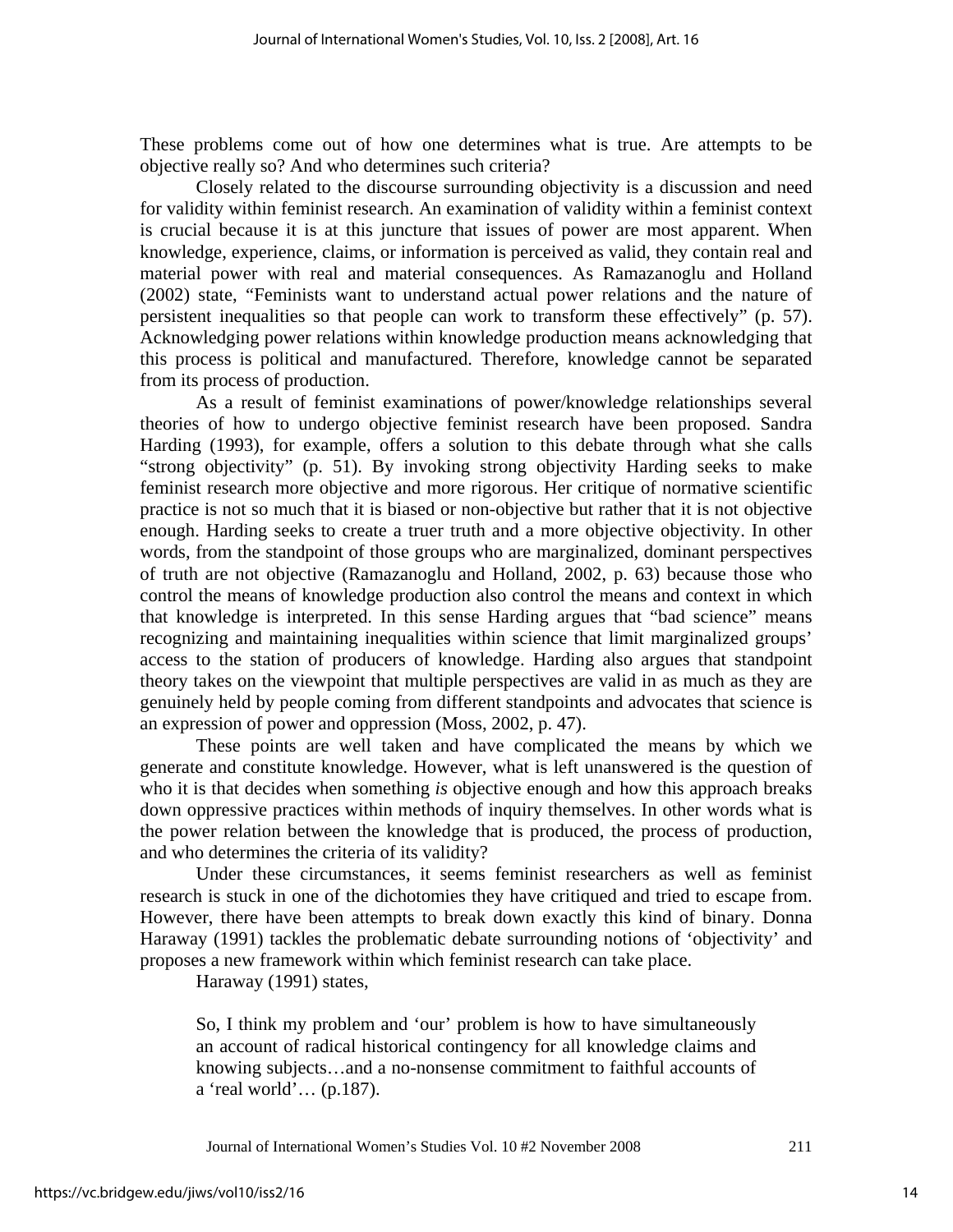Haraway proposes *situated knowledges* and argues that there should not be a dichotomous relationship between objectivity and subjectivity. She argues for "a feminist doctrine of embodied objectivity that accommodates paradoxical and critical feminist science projects: feminist objectivity means quite simply *situated knowledges* (1991, p.188). This "embodied knowledge" addresses the need for a space within knowledge generation that allows for complexity and contradiction. Furthermore, Haraway states that embodied knowledge rejects relativism and can become a catalyst for social change (1991, p.191-192). This approach to objectivity will not only allow for a multiplicity of knowledges but will also bring about transformative social change. Haraway argues that science brings together partial views and it is therefore not within a single view that one finds science (1991, p.196). What she is advocating for is not so much a reinterpretation of preexisting forms of thinking but rather the creation of a new space and approach to thinking within an existing framework.

 An example of this can be seen within data analysis and interpretation. Data analysis from a feminist research perspective, incorporating the theories of Harding and Haraway, should be sensitive to how gender, race, class, sexuality, etc. influences the production of knowledge and the ways in which the researcher and participants have impacted the outcome and collection of data.

This is akin to Haraway's concept of a situated knowledge where the context of the researcher, the subjects, and the place (both social and physical) are taken into account in the analysis to understand how gender influences the production of knowledge: who produces 'legitimate' knowledge, how it is produced, whether and how that production is contested, and in what broader context knowledge is created and recreated (Moss, 2002, p. 51).

In this sense, the researcher must acknowledge her own gendered, racialized, sexualized, or globalized experience within the research process and how that influences the results of the project. The creation of new spaces and modes for thinking is what makes such an approach functional and holistic. Moss states,

#### **Conclusion**

 Underlying my entire research process has been a deep experiential understanding of exactly that messiness and complicatedness Moss describes, the most pertinent example being my decision to omit the India portion of the dissertation or engage in transnational feminist research within an era of globalization. Throughout this dissertation I have been in a state of perpetual renegotiation of my own position within the research process. Dealing with the resulting challenges, set-backs, and forming different ways of engaging in feminist modes of inquiry have all been a crucial part of negotiating my own identity while trying to carry out international research within a context of globalization. Each of these elements has been significant and important to each other in the formulation of this research project. In this way I continue to seek to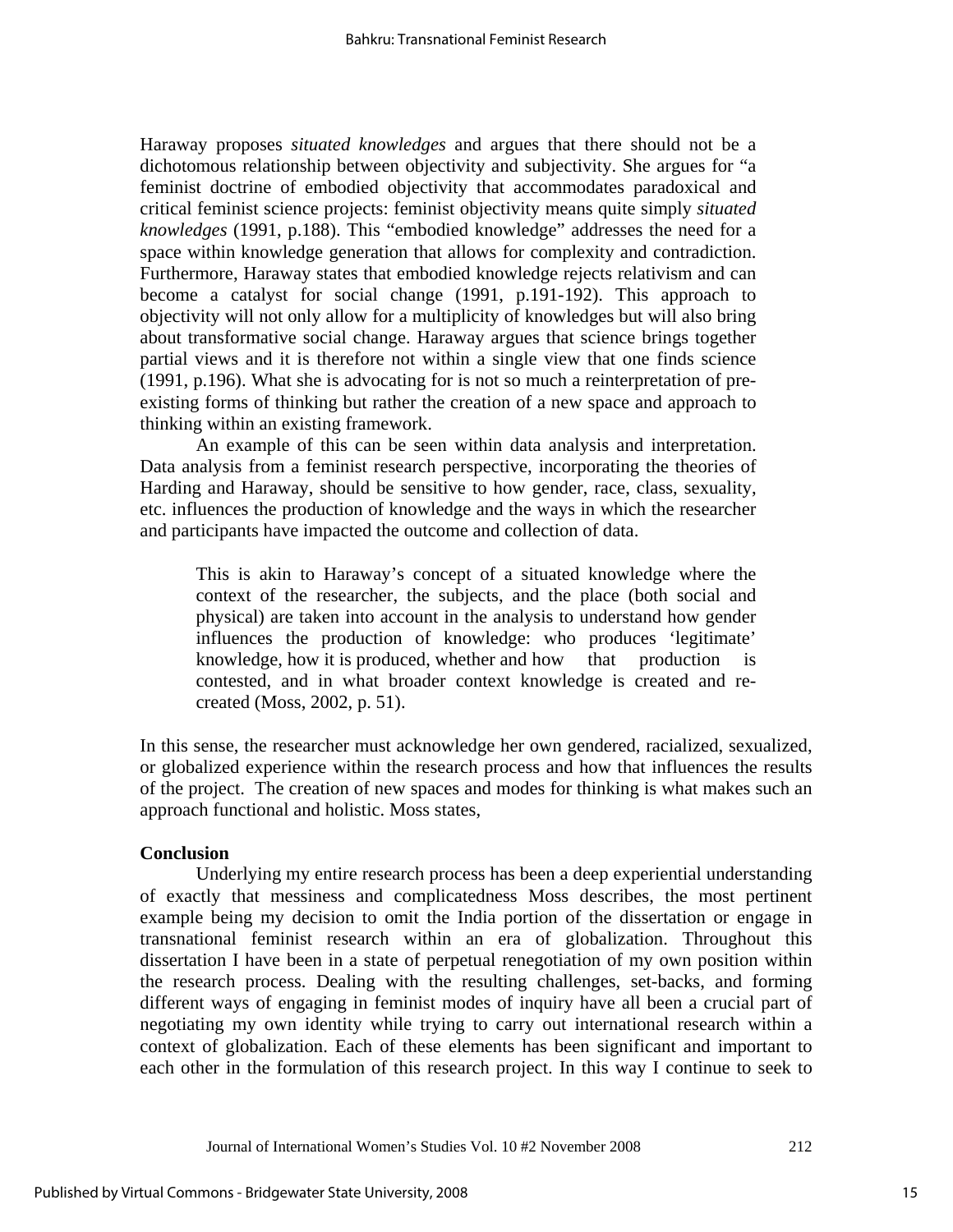make the production and politics of the ways in which I present data and the "realities" concerning women's reproductive lives transparent.

 One hope I have for my research project is that it will contribute in some way to informing women's reproductive health NGOs' means of coalitionbuilding and advocating transnationally. "Cross-cultural research is a necessary design if generalizations are to be produced that are not ethnocentric" (Reinharz, 1992, p.166). Within this framework, feminist participation in the reproductive health rights movement will necessarily facilitate some heterogeneity of common interests or experience. As a result, such groups organizing based on common identity will ultimately be faced with issues of difference whether it is in their own local location or when working across borders. It is at that time when coalitions must work to forge paths of understanding. Narayan (1998) identifies two main reasons why coalitions breakdown: "1) people do not learn to trust one another across divisive social differences, and 2) people do not learn how to sustain working relationships in contexts of sometimes powerful distrust and disagreement" (p. 33). In situations such as these, unless issues of marginalization and "othering" are addressed, progressive movement will not be able to occur.

 To complicate the argument further, as feminists we must also take into consideration critiques of the infallible appearance of western feminist foundations. Marina Lazreg (1988) has criticized western feminism(-ists) for operating on the grounds that "their societies are perfectible" (p. 326). This assumption pervades feminist discourse in that it assumes a western normative model. Lazreg (1988) states,

'Eastern feminists' writing for a western audience about women in their home countries have done so with the generally unstated assumption that U.S. feminist knowledge can be expanded or accommodated but seldom questioned (p. 327).

In the setting of transnational feminist networking this can prove to be highly problematic. Presumptions of a western feminist paradigm and consequently the depletion of marginalized voices and the taking on of a reductionist approach to difference are directly related to the break in coalition and proactive movement discussed by Narayan.

 In my own research processes of self-reflection and investigation into notions of insider/outsider, I have had to interrogate my epistemic privilege and social location and ask myself to what extent does a wider feminist discourse address difference and marginalization? And, in our practice of addressing these issues, are we inadvertently essentializing that difference? It is vital that feminists ask these questions if we are to build coalitions and work together towards creating and strengthening global feminist politics in a move towards conducting truly transnational research. Placing these concepts within the framework of transnational coalition building and politics in a time of globalization and international development could provide further insights into the ways in which marginalization in feminist activist and scholarly arenas is addressed.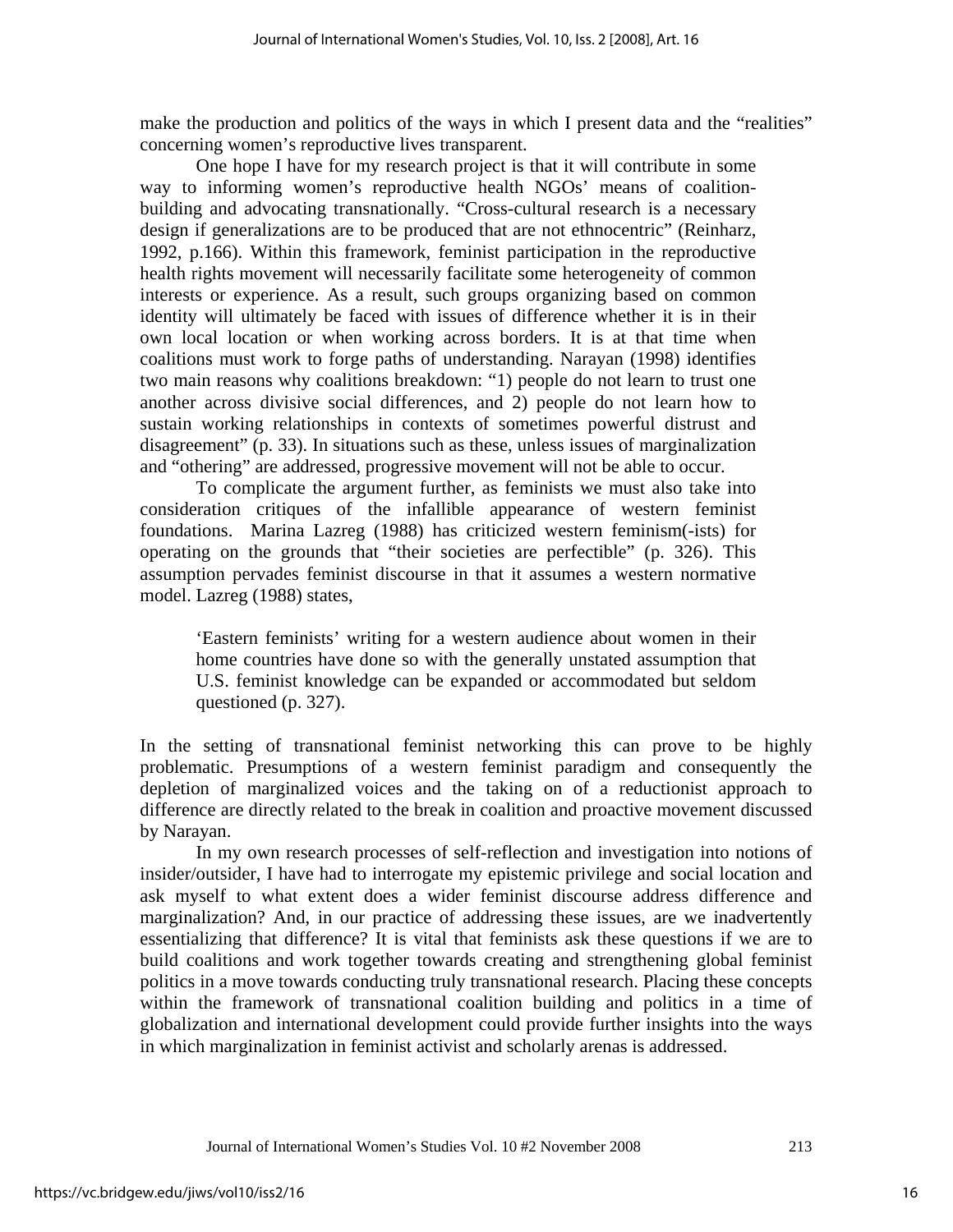#### **References**

- Adams, B. (2002). The Gendered Time Politics of Globalization: Of Shadowlands and Elusive Justice. *Feminist Review*, 70, pp. 3-29.
- Al-Hindi, K. & Kawabata, H. (2002). Toward a More Fully Reflexive Feminist Geography. In P. Moss (Ed.)., *Feminist Geography in Practice: Research and Methods* (pp. 103-116). Boston: Blackwell Publishers.
- Alexander, M. J., & Mohanty, C. T. (Eds.). (1997). *Feminist Genealogies, Colonial Legacies, Democratic Futures.* New York: Routledge.
- Bakhru, T. (2004-2006). [Field Journal: Dates May 15, 2004-May 1, 2006]. Unpublished Raw Data.
- Baylis, J. & Smith, S. (Eds.). (1997). *The Globalization of World Politics.* Oxford: Oxford University Press.
- Beneria, L. (2003). *Gender, Development, and Globalization: Economics as if All People Mattered.* New York: Routledge.
- Bhavnani, K. (2007) Interconnections and Configurations: Toward a Global Feminist Ethnography. In Hese-Biber, S. (Ed.). *Handbook of Feminist Research.* London: Sage.
- Brah, A. (2002). Global Mobilities, Local Predicaments: Globalization and the Critical Imagination. *Feminist Review*, 70, pp. 30-45.
- Burawoy, M., Burton, A., Ferguson, A., & Fox, K. (Eds.). (1991). *Ethnography Unbound: Power and Resistance in the Modern Metropolis*. Los Angeles: University of California Press.
- Burawoy, M., Blum, J., George, S., & Gille, Z. (Eds.). (2000). *Global Ethnography: Forces, Connections, in a Postmodern World.* Los Angeles: University of California Press.
- Byrne, A. & Lentin, R. (Eds.). (2000). *(Re)Searching Women: Feminist Research Methodologies in the Social Sciences in Ireland.* Dublin: Dublin Institute of Public Administration.
- Cope, M. (2002). Feminist Epistemology in Geography. In Moss, P. (Ed.). *Feminist Geography in Practice: Research and Methods.* Belfast: Blackwell Publishers.
- DeVault, M. (1999). *Liberating Method: Feminism and Social Research*. Philidephia: Temple University Press.
- El-Bushra, J. (2000). Rethinking Gender and Development Practice for the 21st Century. In Sweetman, C. (Ed.). *Gender in the 21st Century*. Oxford: Oxfam.
- Fonnow, M. & Cook, J. (1991). A Look at the Second Wave of Feminist Epistemology and Methodology. In Fonnow, M. & Cook, J. (Eds.). *Beyond Methodology: Feminist Scholarship as Lived Research.* Bloomington: Indiana University Press.
- Gatenby, B. & Humphries, M. (2000). Feminist Participatory Action Research: Methodological and Ethical Issues. *Women's Studies International Forum*. Vol. 23, No. 1, 89-105.
- Hammersley, M. (2004). Some Reflections on Ethnography and Validity. In Seale, C. (Ed.). *Social Research Methods: A Reader.* London: Routledge.
- Harding, S. (1993). Is There a Feminist Method? In Harding, S. (Ed.). *Feminism and Methodology.* Bloomington: Indiana University Press.
- Haraway, D. (1991). Situated Knowledges: The Science Question In Feminism and the Privilege of Partial Perspective. *Feminist Studies*. 14, 3, pp. 575-599.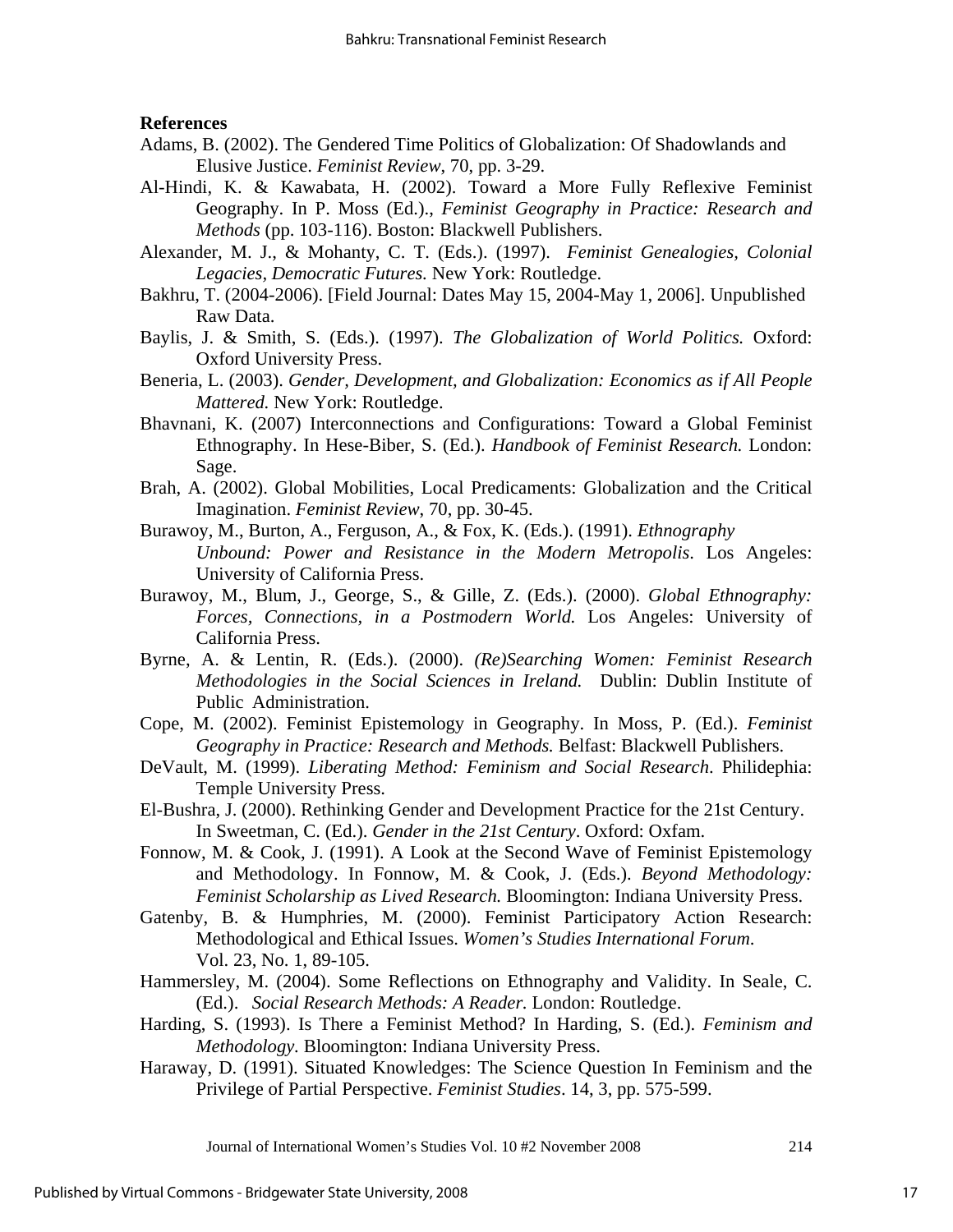- Hill Collins, P. (2000). *Black Feminist Thought: Knowledge, Consciousness, and the Politics of Empowerment.* New York: Routledge.
- ------------(1998) *Fighting Words*. London: University of Minnesota Press
- Holliday, A. (2002). *Doing and Writing Qualitative* Research. London: Sage Publications.
- Hyman, H. (2004). Interviewing in Social Research. In Seale, C. (Ed.). *Social Research Methods: A Reader.* London: Routledge.
- Kim, H.S. (2007) The Politics of Border Crossings: Black, Postcolonial, and Transnational Feminist Perspectives. In Hese-Biber, S. (Ed.). *Handbook of Feminist Research.* London: Sage.
- Lazreg, M. (1988). Feminism and Difference: The Perils of Writing as a Woman on Women in Algeria. *Feminist Studies.* 4, 1.
- Lorde, A. (2001). The Master's Tools. In Richardson, Taylor, & Whittier (Eds.).  *Feminist Frontiers V.* New York: McGraw-Hill.
- Lynch, K. (2000). The Role of Emancipatory Research in the Academy. In Byrne, A. & Lentin, R. (Eds.). *(Re)Searching Women: Feminist Research Methodologies in the Social Sciences in Ireland.* Dublin: Dublin Institute of Public Administration.
- Marcus, George. 1995. Ethnography In/Of the World System: The Emergence of Multi- Sited Ethnography. *Annual Review of Anthropology*. 24 pp.95-117.
- Marshall, J. (2002). Borderlands and Feminist Ethnography. In Moss, P. (Ed.). *Feminist Geography in Practice: Research and Methods*. Belfast: Blackwell Publishers.
- Mason, J. (2001). *Qualitative Researching*. London: Sage Publications.
- Mendoza, B. (2002). Transnational Feminisms in Question*. Feminist Theory.* 3, 3, pp. 295-314.
- Mies, M. (2007) A Global Feminist Perspective on Research. In Hese-Biber, S. (Ed.). H*andbook of Feminist Research.* London: Sage.
- Mohanty, C. T. (1991). Under Western Eyes: Feminist Scholarship and Colonial Discourses. In Mohanty, C. T., Russo, A., & Torres L. (Eds.). *Third World Women and the Politics of Feminism.* Bloomington: Indiana University Press.
- Mohanty, C. T., Russon, A., & Torres, L. (Eds.) (1991). *Third World Women and the Politics of Feminism.* Bloomington: Indiana University Press.
- Mohanty, C. T. (2003). *Feminist Without Borders: Decolonizing Theory, Practicing Solidarity.* Durham: Duke University Press.
- Moss, P. (2002). *Feminist Geography in Practice: Research and Methods.* Belfast: Blackwell Publishers.
- Naples, N. (2002). Changing the Terms: Community Activism, Globalization, and the Dilemmas of Transnational Feminist Praxis. In Naples, N. & Desai, M. (Eds.). *Women's Activism and Globalization: Linking Local Struggles and Transnational Politics* (pp. 3-14). London: Routledge.
- Naples, N. (2003). *Feminism and Method: Ethnography, Discourse Analysis, and Activist Research.* New York: Routledge.
- Naples, N. & Desai M., (Eds.). (2002). *Women's Activism and Globalization: Linking Local Struggles and Transnational Politics*. London: Routledge.
- Narayan, U. (1998). Working Together Across Difference: Some Considerations on Emotions and Political Practice. *Hypatia.* 3, 2, pp. 31-47.